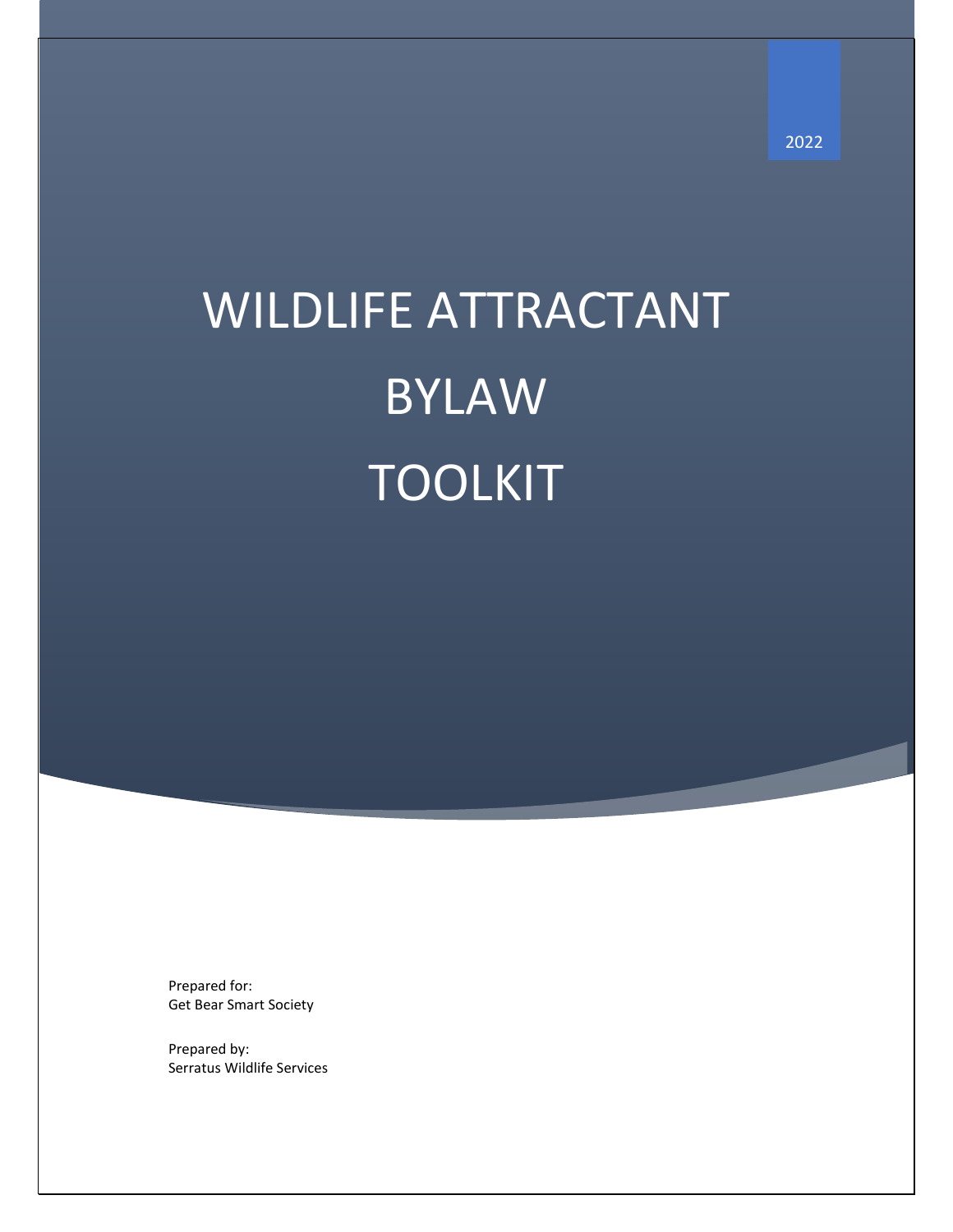**This** *Sample* **Bylaw and guideline is for reference purposes only. It is recommended that prior to using the** *Sample* **Bylaw, or any portions, that legal review and advice is obtained.**

**Acknowledgment: The main template for this** *Sample* **Bylaw is from the District of Squamish Wildlife Attractant Bylaw No. 2781, 2020.**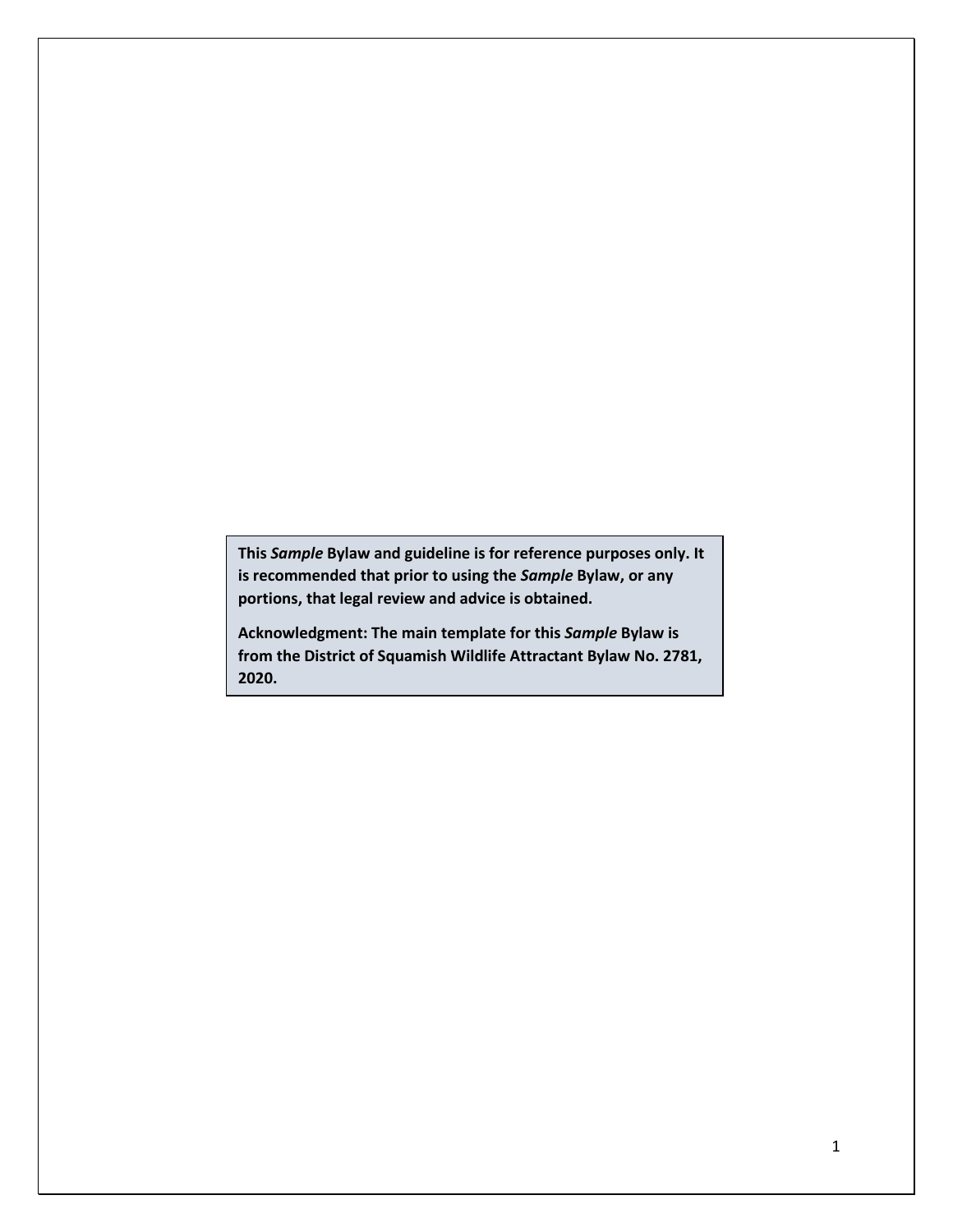## Table of Contents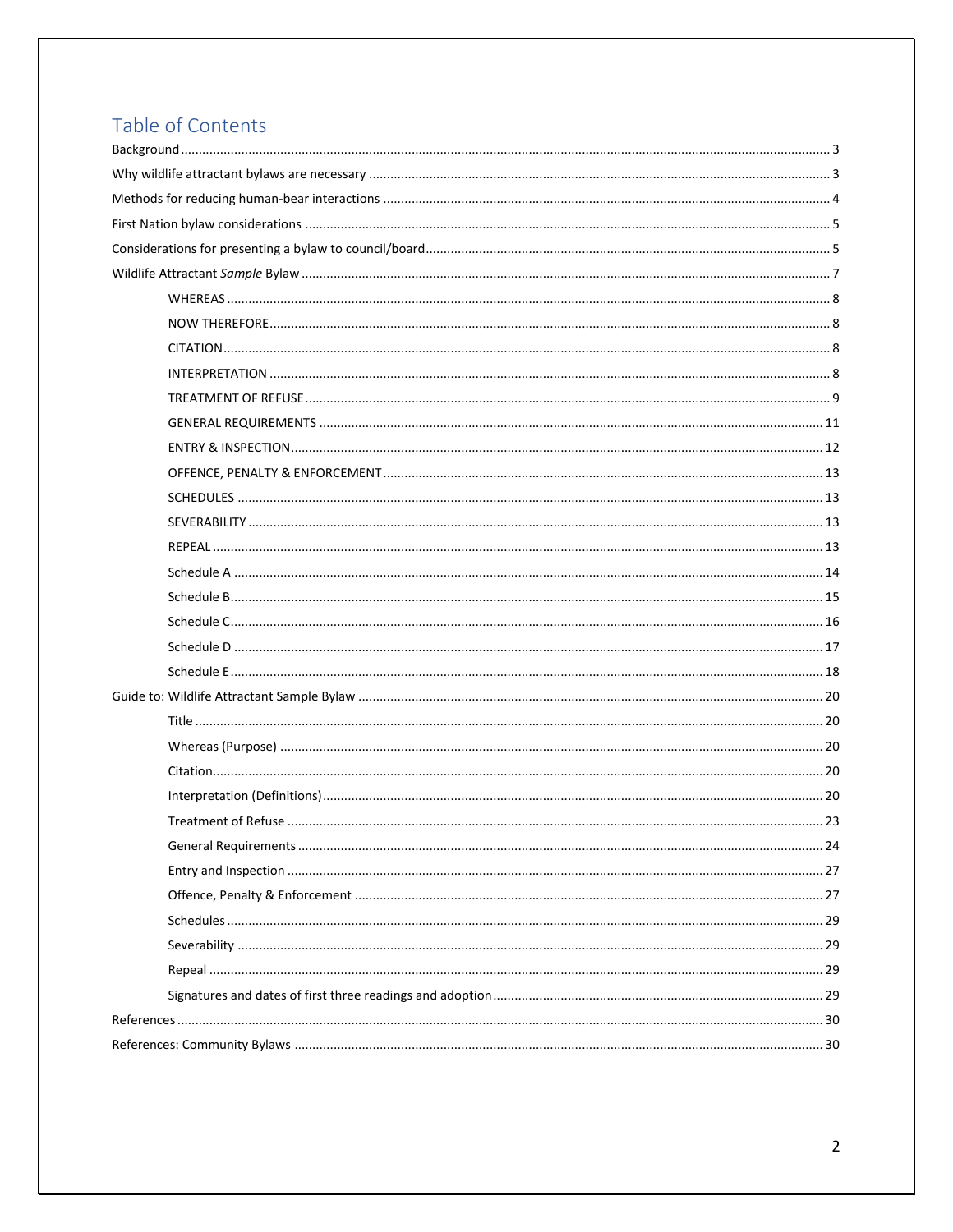#### <span id="page-3-0"></span>**Background**

Bylaws reflect a community's overall principles and values and are meant to evolve as the community's standards and norms shift.

Local government councils, or boards, create policy through bylaw adoption and can provide direction to enforcement staff in relation to enforcement priorities. Bylaw enforcement actions can range between compliance-focused (gaining voluntary compliance through education, warnings, mediation) and enforcement-focused (by issuing bylaw offense notices/tickets, seeking injunctions). Bylaws must have a degree of fairness and reasonableness and be designed with the unique needs of the community in mind and updated as these needs change (Office of the Ombudsperson, Province of British Columbia, 2021).

This toolkit provides insights into the process for creating a stand-alone wildlife attractant bylaw as well as the option for incorporating wildlife attractant considerations into an existing bylaw. In addition to the Wildlife Attractant *Sample* Bylaw is a guide with a step-by-step approach to understanding the various sections of the *Sample* Bylaw.

## <span id="page-3-1"></span>Why wildlife attractant bylaws are necessary

While the management of wildlife is a provincial responsibility, the regulation and management of refuse and other wildlife attractants that bring wildlife into communities is the responsibility of local government. This can be accomplished by (1) educating residents and visitors; and (2) by adopting bylaws that assist with minimizing, to the greatest extent possible, the availability of anthropogenic (human) foods and other substances.

Local government, whether a municipality or regional district, is responsible for providing a comprehensive range of services that enhance many aspects of life for its citizens and play a key role in ensuring the overall health, safety and well-being of their community. Creating a wildlife attractant bylaw is inherently within the scope of this local government responsibility as it improves public health and safety.

It is worth noting that local government elected officials/councils can direct enforcement staff to prioritize specific bylaws and can also provide direction on the enforcement process, such as when to provide more warnings than tickets and vice versa. Currently, wildlife is being killed in direct relation to being fed, whether intentionally or unintentionally. Local governments must place a higher priority on the creation and enforcement of these wildlife attractant bylaws to reduce the potential for human injury, injury to pets/livestock, agricultural losses, or property damage; and to reduce, and potentially eliminate, the needless and preventable human-caused loss of local wildlife.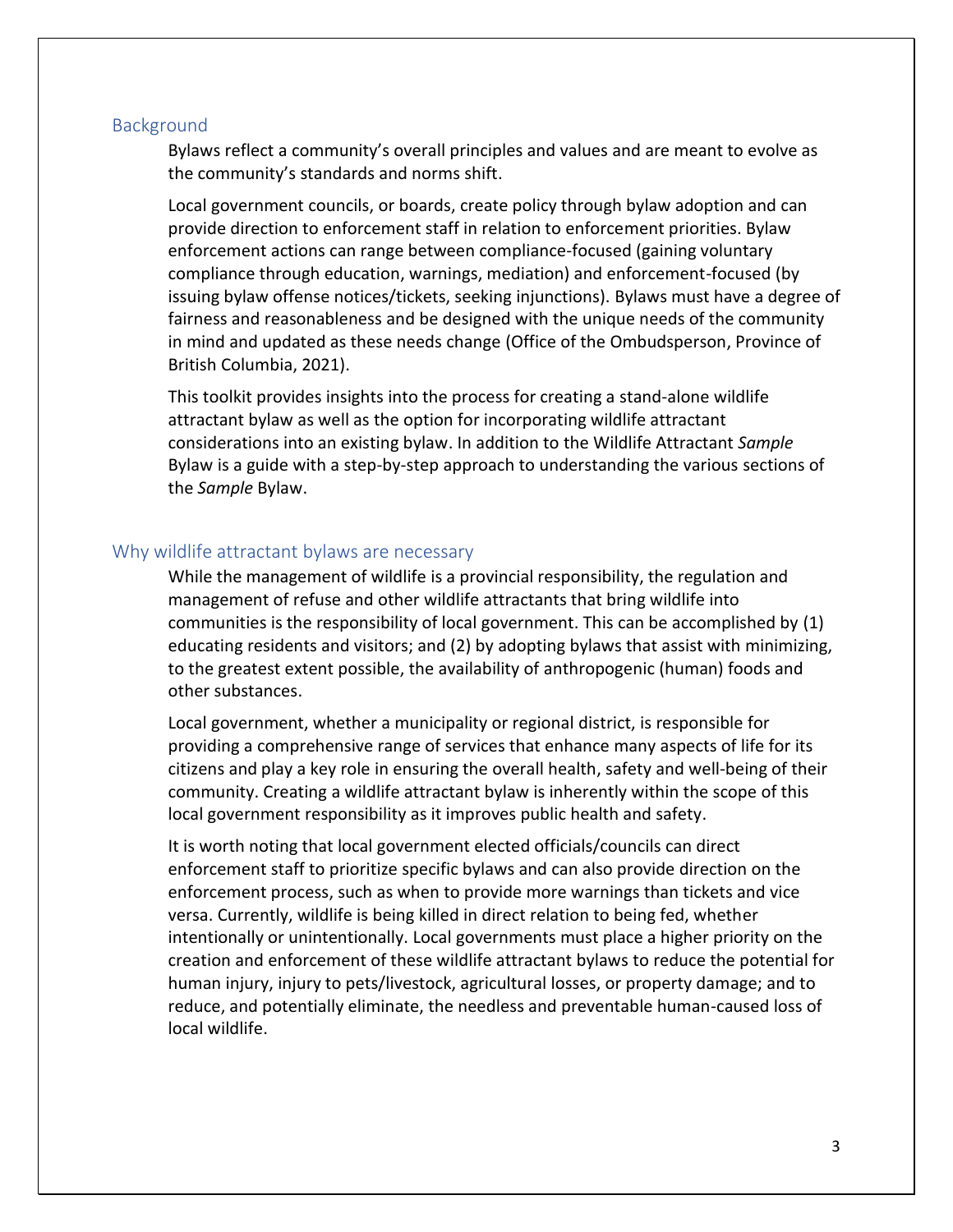## <span id="page-4-0"></span>Methods for reducing human-bear interactions

In British Columbia, the Ministry of Environment and Climate Change Strategy administers the official [Bear Smart](https://www2.gov.bc.ca/gov/content/environment/plants-animals-ecosystems/wildlife/human-wildlife-conflict/staying-safe-around-wildlife/bears/bear-smart) Community Program and supports those communities that choose to participate. This program is a proactive, conservation strategy that outlines the necessary steps a local government can take to reduce the potential for human interactions with wildlife. Other provinces or states can use this program as a foundation or framework for their own program.

The BC Bear Smart Community Program contains six criteria for a community to pursue in order to reduce the potential for human-bear interactions, including: (1) an assessment of the current situation and identifying potential issues; (2) a management plan outlining the necessary steps to resolve any issues identified; (3) revision of the community's planning and decision-making documents; (4) implementing continuing education and outreach; (5) developing and maintaining a bear-resistant waste management system; and lastly, but very importantly, (6) creating and enforcing bylaws that prohibit providing bears with anthropogenic food sources due to careless storage and management of wildlife attractants, whether intentional or unintentional. This also requires implementing an enforcement strategy to ensure full compliance.

A community doesn't need to be pursuing Bear Smart Community status to implement any or all of the Bear Smart criteria, including implementing a wildlife attractant bylaw or inserting wildlife attractant management criteria into an existing bylaw. Having said that, encouraging local government to pursue Bear Smart Community status can be an effective way to reduce interactions with bears, increase awareness in the community and reduce access to anthropogenic sources of food. This will lead to increased public safety and the reduction in the needless injury and loss of bears. These best practices will also benefit other wildlife species. Some communities may choose to start the process of managing wildlife attractants by way of implementing a bylaw along with a communication plan and/or educational outreach program.

A thorough review of all existing pertinent bylaws is recommended as there may be an opportunity to amend an existing bylaw, such as a solid waste bylaw, by adding wildlife attractant management criteria. Amending an existing bylaw is less time consumptive for staff and may be a more manageable first step for local government. However, creating a stand-alone wildlife attractant bylaw is preferred as it is easier for the public to reference and becomes more relevant when incorporated into wildlife conflict reduction messaging and communication.

The Wildlife Attractant *Sample* Bylaw contains sections that can be cut and pasted into existing bylaws, or it can be used as a stand-alone document including all or just the applicable sections.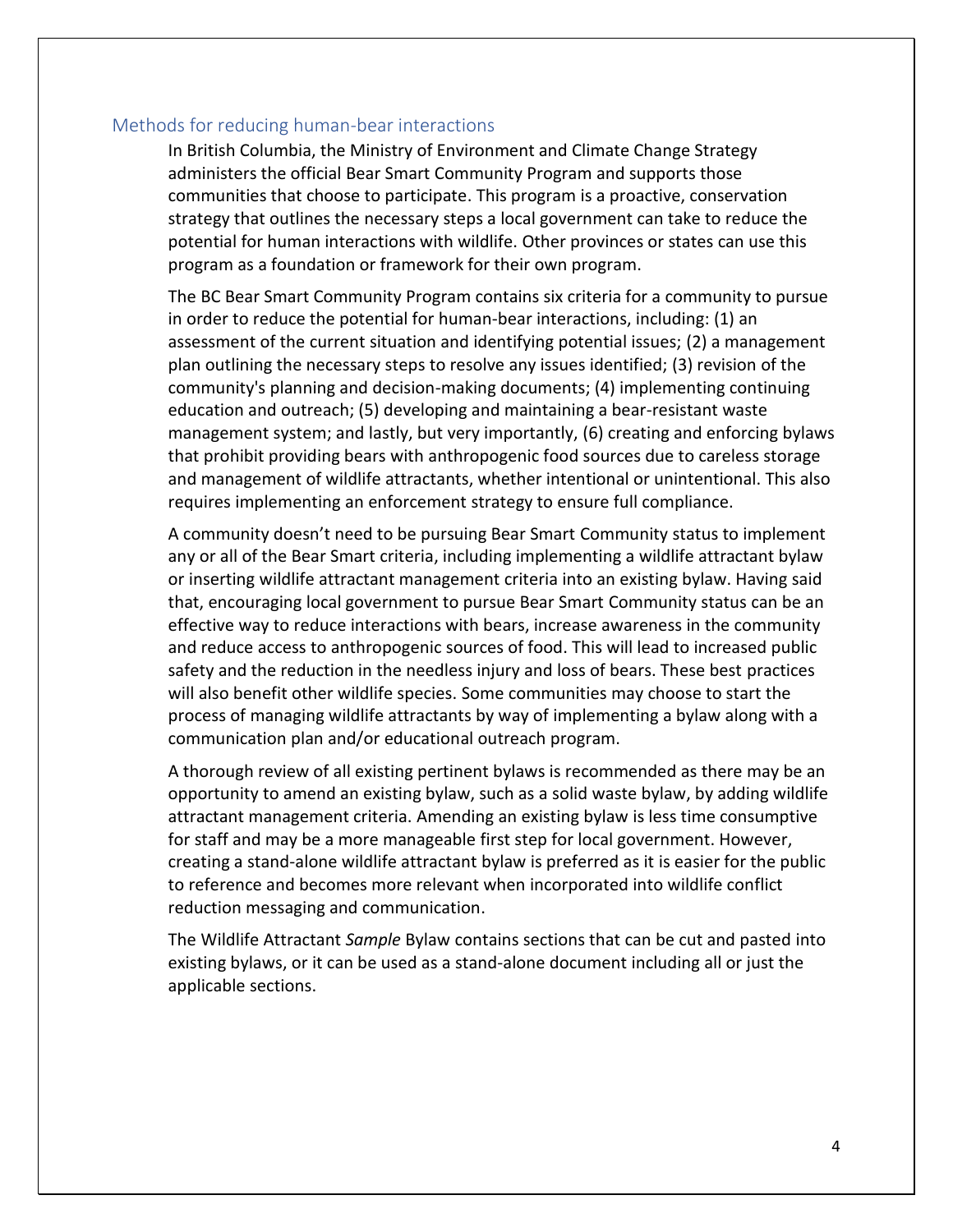## <span id="page-5-0"></span>First Nation bylaw considerations

First Nation communities can create a stand-alone wildlife attractant bylaw or insert wildlife attractant management criteria into an existing bylaw. Similar to the process taken by a municipality or regional district, any bylaw would require approval from the appointed officials; in this case, a First Nation council. The bylaw would then apply to all persons on the reserve irrespective of whether they are residents of the reserve or are band members (Government of Canada, 2022).

The [Indian Act Amendment and Replacement Act](https://www.parl.ca/DocumentViewer/en/41-2/bill/C-428/third-reading) (2014), which amended and repealed various sections of the Indian Act, provides the regulations necessary for enacting and enforcing band bylaws.

To be enforceable, a bylaw must comply with the [Indian Act](https://laws-lois.justice.gc.ca/eng/acts/I-5/#hist) and any provisions set out within the Act. Two sections within the act that relate to bylaws are [Section 73](https://laws-lois.justice.gc.ca/eng/acts/I-5/page-7.html#h-332618) which provides parameters on what type of regulations can be included within a bylaw, e.g., Section 73(1) (a) for the protection and preservation of fur-bearing animals, fish and other game on reserves; an[d Section 81](https://laws-lois.justice.gc.ca/eng/acts/I-5/page-7.html#h-332720) which outlines the powers of council.

Similar to a municipal or regional bylaw, the Indian Act provides the ability of a First Nation council to enact bylaws specific to the concerns of a reserve. As each municipality or regional district has its own unique challenges, which can be addressed through the creation of a specific bylaw, First Nation reserves can also address their own unique challenges through the creation of a specific bylaw, such as a wildlife attractant bylaw.

Wildlife utilizes the landscape irrespective of jurisdictions. A collective community and jurisdiction-wide approach to minimizing human-wildlife interactions, through the adoption and enforcement of wildlife attractant bylaws, will result in increased public safety and conservation of local wildlife.

## <span id="page-5-1"></span>Considerations for presenting a bylaw to council/board:

- Ensure council/board is aware that creating a bylaw, or amending one, can typically be accommodated within the existing operational budget.
- Ensure council/board is aware of other communities that have already implemented wildlife attractant bylaws or have included wildlife attractant management criteria within existing bylaws. Refer to the list of Bear Smart community bylaws on pg. 31. Please note that this list is not exhaustive, and communities update their bylaws on an ongoing basis.
- Address the organizational impacts: who will be affected by this bylaw, e.g., the Bylaw Enforcement Office, Communications Department (getting the message out/awareness/educational outreach campaign), Animal Control, Building Department (inspecting wildlife-proof enclosures), Parks [and Protected Areas] Department, and Solid Waste Department. Outside organizational impacts could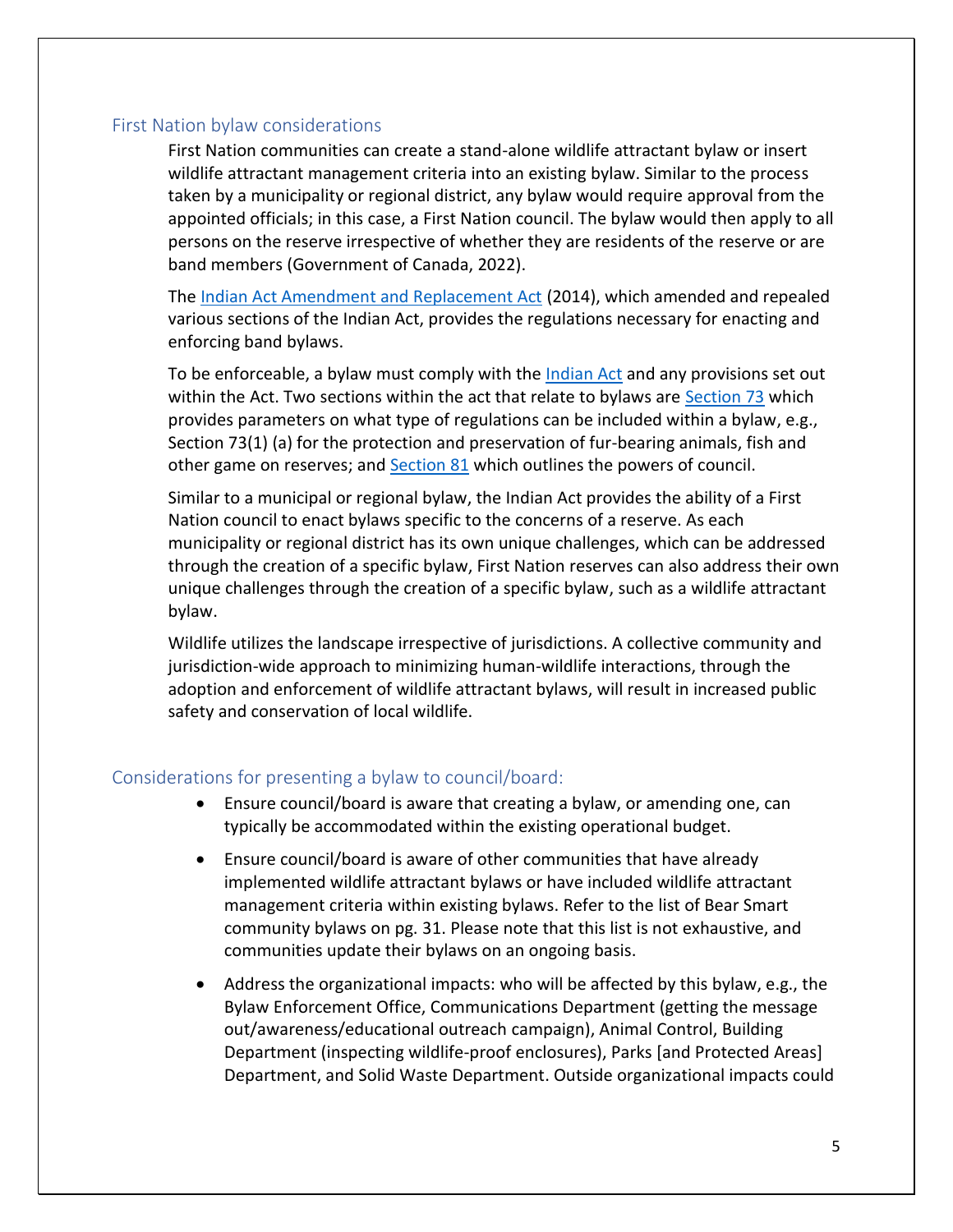include the Conservation Officer Service, police force, and independent waste management contractors.

- List additional bylaws that parallel the wildlife attractant bylaw and look for opportunities to make connections. A good place to start is by reviewing the Official Community Plan (OCP) which is a community's over-arching guiding policy document, to gauge whether there are any references to wildlife, protection of the environment, zero waste strategies, waste management, climate change impacts, public safety, etc. New bylaws should align with the vision and spirit of the OCP.
- List policies or environmental protection initiatives that might support this bylaw such as regional growth strategy priorities.
- Connect to any council goals for climate change, environment, community safety, green spaces, and solid waste management. Find out what the council priorities are and make connections between the bylaw and how it supports council's priorities. Research a community's Business Plan, Regional Growth Strategy, Official Community Plan, Climate Action Report/Plan, and Solid Waste Management Plan. These documents can be found throughout various departments, and local governments are required to post them on their websites.
- Solicit support from outside agencies such as the Conservation Officer Service and police force. Collaborating with these enforcement agencies (which can be delegated by council to issue bylaw tickets) and having agency members attend a presentation showcases the importance of implementing the bylaw and highlights the partnerships and shared responsibilities that are required to reduce the potential for human-wildlife interactions.
- To aid in the enforcement process, ensure the bylaw has consequences, such as fines for contravention. While enforcement staff typically seek voluntary compliance through education or warnings, fines are a necessary tool for gaining compliance.

Please note: For information on the differences between municipal councils and regional district boards, their responsibilities and procedures and the implications for the bylaw process, please refer to this [link.](https://www2.gov.bc.ca/gov/content/governments/local-governments/governance-powers/councils-boards)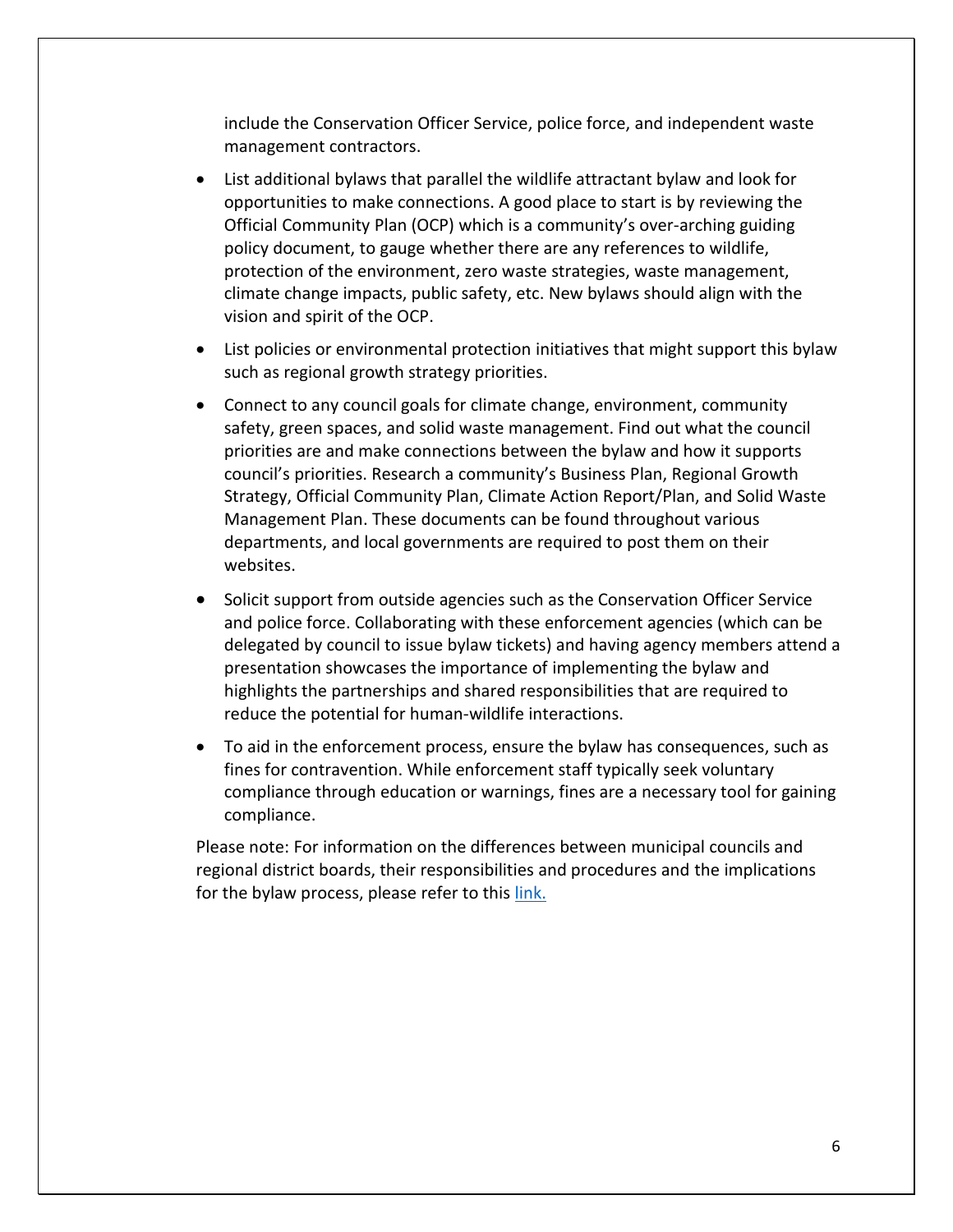<span id="page-7-0"></span>Wildlife Attractant *Sample* Bylaw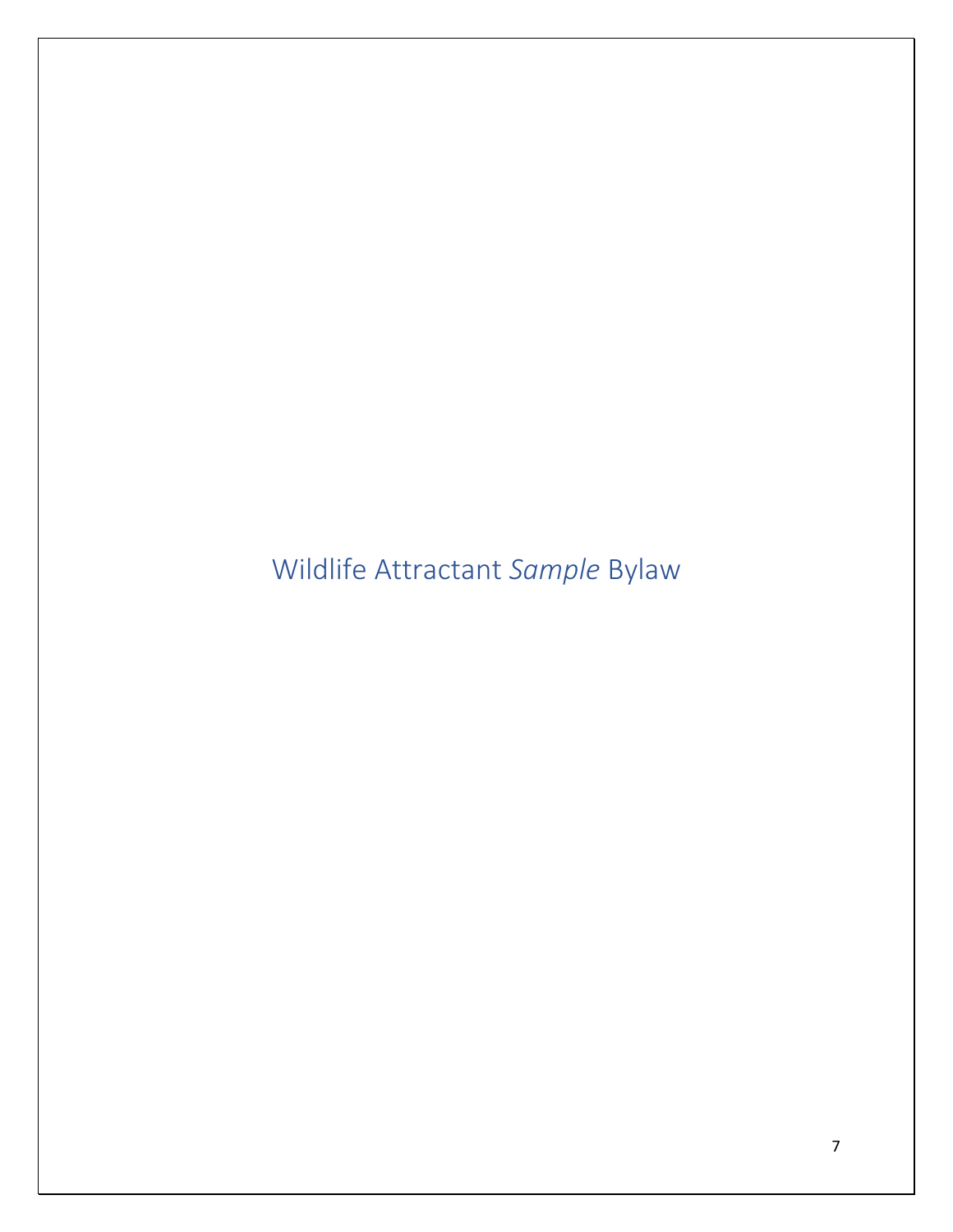## [DISTRICT, CITY, TOWN OR VILLAGE OF NAME] **WILDLIFE ATTRACTANT BYLAW NO. XXXX, 20XX**

<span id="page-8-0"></span>**WHEREAS** Council for the [ District, City, Town or Village of NAME] deems it advisable to enact a bylaw to store and secure wildlife attractants securely to discourage and prevent wildlife from accessing food sources generated or controlled by human activity in order to minimize humanwildlife interactions, to the greatest extent possible, and help wildlife populations thrive in the wild.

<span id="page-8-1"></span>NOW THEREFORE Council for the [District, City, Town or Village of NAME] enacts as follows:

#### <span id="page-8-2"></span>**CITATION**

1. This bylaw may be cited as the "[District, City, Town or Village of NAME] Wildlife Attractant Bylaw No. XXXX, 20XX".

#### <span id="page-8-3"></span>**INTERPRETATION**

2. In this bylaw:

**"Bear-Resistant Container**" means a fully enclosed plastic, wheeled Refuse container meant for individual household or business use, that is sufficient to accommodate normal uses of the property, is designed to discourage and prevent access by bears, has a sturdy cover capable of being completely closed and secured with a locking device, and is Interagency Grizzly Bear Committee certified;

"**Bear-Resistant Enclosure**" means a fully enclosed structure having four enclosed sides, a roof, doors and a locking device, designed to discourage and prevent access by bears, and for clarity, includes a garage, shed, or other structure that is inaccessible to bears and that is designed and constructed in accordance with the specifications set out in Schedules B & C;

**"Bear-Resistant Pedestrian Container"** means a fully enclosed metal Refuse container that is sufficient to accommodate normal uses of the property, is designed to discourage and prevent access by bears, has a sturdy lid capable of being completely closed and locked with a self-latching locking device, and is Interagency Grizzly Bear Committee certified;

"**Bees**" mean any insect of the species Apis mellifera;

"**Beehive**" means a structure which houses a colony of worker bees with a queen and drones;

**"Bylaw Enforcement Officer"** means a person appointed by the Council to enforce the bylaws of the [District, City, Town or Village];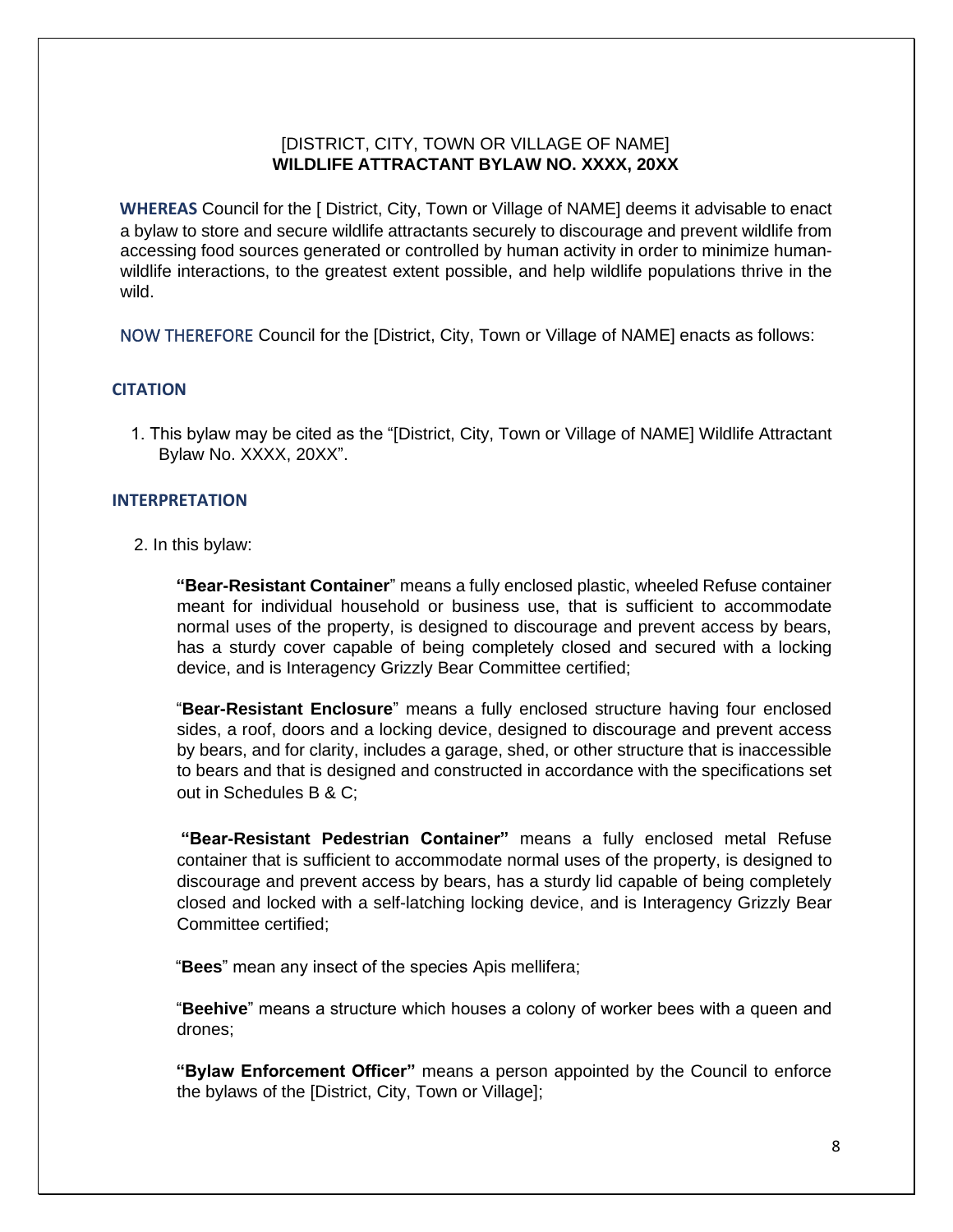"**Commercial Refuse Container**" means a metal receptacle that is designed or intended to dispose of waste by automated means, is bear-resistant, and meets the criteria established in Schedule A;

"**Coop**" means a covered enclosed structure to shelter Hens or other fowl (pigeons, peacocks etc.);

**"Feed"** means providing, leaving or placing in, on or about land or premises, food, food waste or any other substance that could be considered a Wildlife Attractant;

"**Hen**" means a domesticated female chicken that is at least four months old;

**"Large Carnivore"** means a bear, cougar, coyote, or wolf;

**"Pen**" means a fully or partially enclosed outdoor space for the keeping of hens or animals;

"**Refuse**" means any discarded or abandoned food, substance, recycling, material, or object, whether from domestic, commercial, industrial, institutional, or other use;

"**Remedial Action"** may include, but is not limited to, removal of any Wildlife Attractant, Refuse, bird feeder, fruit, nuts, pet food, cooking grills or any other real or potential Wildlife Attractant;

"**Special Event**" means a temporary, outdoor gathering; a sporting event; a wedding; or a convention, parade, public display, festival or similar gathering;

**"Waste Contractor"** means the Person who collects and disposes of Municipal Solid Waste as part of the Residential Curbside Collection Service (as defined within the *[District, City, Town or Village of NAME] Solid Waste Utility and Regulation Bylaw No. XXXX, 20XX* as amended from time to time);

**"Wildlife"** means all birds (*Aves*), mammals and without limitation, Large Carnivores;

"**Wildlife Attractant**" means any substance, material or animal, with or without an odour, which attracts or is likely to attract Wildlife; and without limitation includes Refuse, recycling, food or other edible products, whether intended for humans**,** animals, or birds, grease, oil, antifreeze, paint, petroleum products, and compost other than grass clippings, leaves or branches.

#### <span id="page-9-0"></span>**TREATMENT OF REFUSE**

3. Except as permitted in this bylaw, a person must not cause or allow any Refuse that is a Wildlife Attractant to be stored, deposited or placed on any parcel or highway within the [District, City, Town or Village] in such a manner that it is accessible to Wildlife.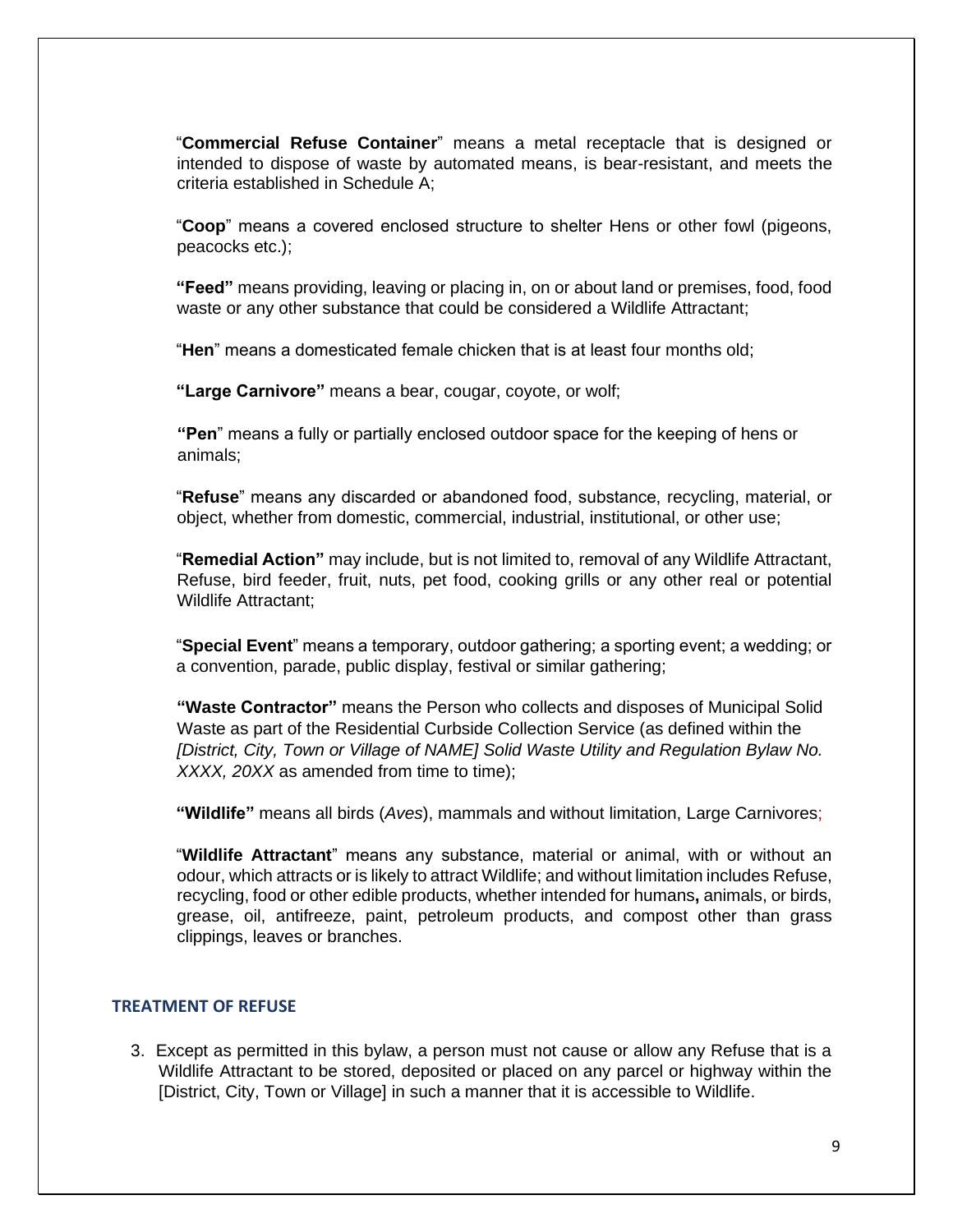- 4. Without limiting Section 3, a person must not store, deposit or place outdoors any Refuse that is a Wildlife Attractant except:
	- (a) in a Bear-Resistant Container;
	- (b) in a Bear-Resistant Pedestrian Container;
	- (c) in a Commercial Refuse Container; or
	- (d) in a container enclosed within a Bear-Resistant Enclosure.
- 4.2 Without limiting any other provisions of this bylaw, any person responsible for a site that is used for a Special Event, filming, a catered event, or a construction site must ensure that any Wildlife Attractant is disposed of in a designated Bear-Resistant Container, Bear-Resistant Pedestrian Container, Commercial Refuse Container or Bear-Resistant Enclosure.
- 5. Every owner or occupier of real property must ensure that a Bear-Resistant Container be:
	- (a) set out for collection only on the designated day of collection between 5:00 am and 7:00 pm;
	- (b) unlocked only on the designated day of collection between 5:00 am and 7:00 pm;
	- (c) removed from the collection location by 7:00 pm on the designated day of collection; and
	- (d) kept locked at all times, except as described in paragraph (b).
- 5.2 Every owner or occupier of real property must ensure that any non bear-resistant Refuse container be:
	- (a) set out for collection only on the designated day of collection between 5:00 am and 7:00 pm;
	- (b) removed from the collection location by 7:00 pm on the designated day of collection; and
	- (c) stored within a Bear-Resistant Enclosure in between collection days*.*
- 5.3 Every owner or occupier of real property must ensure that any Refuse container not emptied or collected on a scheduled collection day be:
	- (a) removed from the collection area by 7:00 pm, on the same day; and
	- (b) stored in a manner inaccessible to bears until the next collection day or as otherwise directed.
- 6. Every owner or occupier of real property must ensure that any non bear-resistant Refuse container, Bear-Resistant Container, Bear-Resistant Pedestrian Container, Commercial Refuse Container, or Bear-Resistant Enclosure located on the property is of a size that is suitable for the amount of Refuse generated and is kept and maintained:
	- (a) in a closed and locked manner when Refuse is not being deposited or emptied; and
	- (b) in a good, workable condition and in good repair.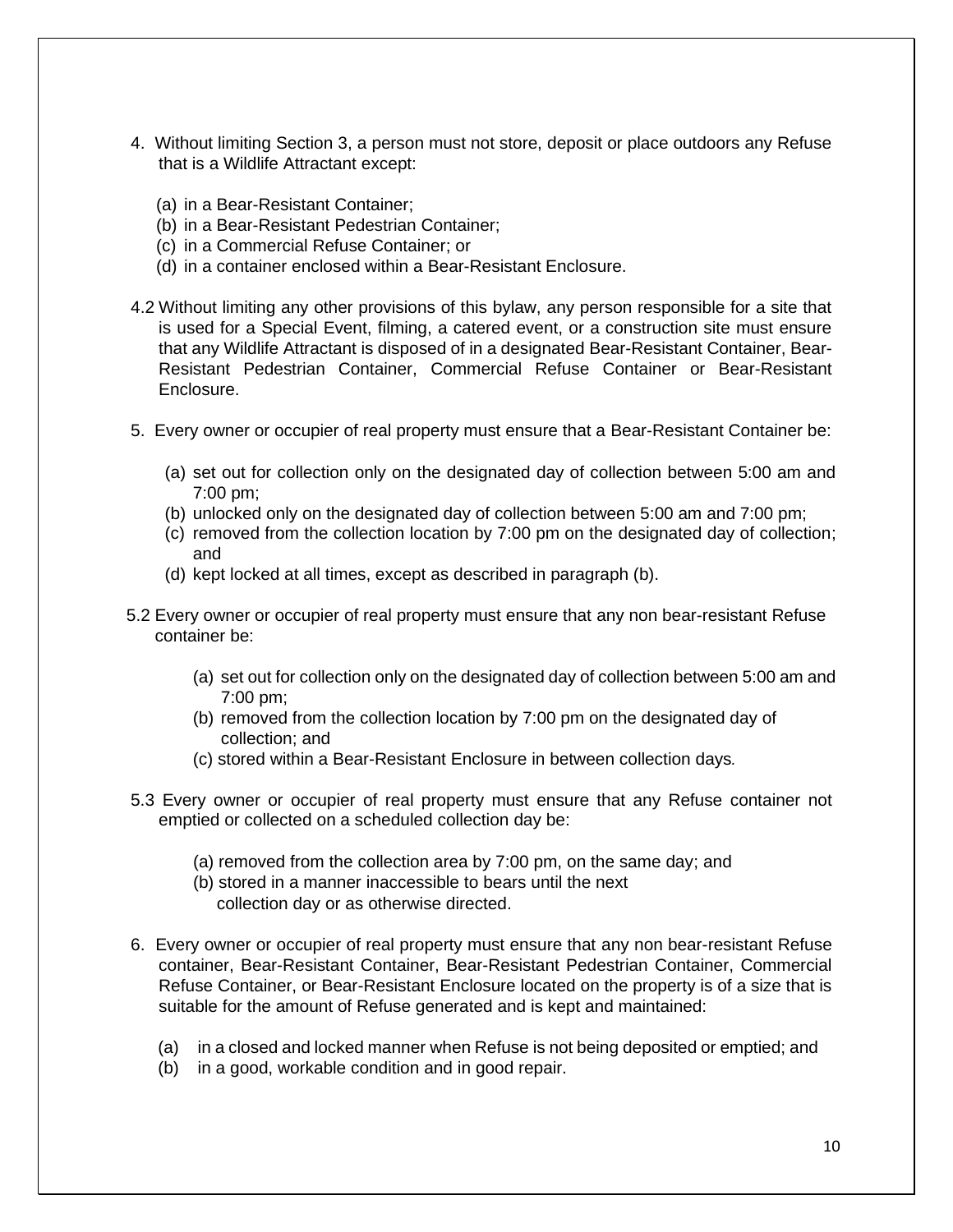- 7. If a Bear-Resistant Container is damaged or defective, the owner or occupier of the real property on which it is located must immediately, upon noticing any damage or defects, arrange for a repair.
- 8. If a Commercial Refuse Container or Bear-Resistant Enclosure is damaged, the owner or occupier of the real property on which it is located must ensure that it is repaired within 24 hours of the damage occurring or within one business day of being notified.
- 9. Every commercial, industrial, institutional and tourist accommodation building, and every multiple family residential development having three or more dwelling units, shall be required to store all Refuse within a Bear-Resistant Enclosure of a size that is suitable for amount of Refuse reasonably expected to be generated.

## <span id="page-11-0"></span>**GENERAL REQUIREMENTS**

- 10. A person must not:
	- (a) feed Wildlife; or
	- (b) feed, attempt to feed, or permit to feed animals in a manner that is likely to attract Large Carnivores.
- 11. Every owner or occupier of real property must ensure that:
	- (a) any fruit or nuts from a tree, bush or shrub on a parcel is maintained and stored in such a manner so as not to attract Wildlife;
	- (b) any food production on a parcel is maintained and stored in such a manner so as to not attract Wildlife;
	- (c) any bird feeder containing bird feed, seeds, suet, or nectar is suspended on a cable or other device in such a manner that it is inaccessible to Wildlife, other than birds; and the area below any bird feeding devices or activity is kept free of accumulations of seeds and similar other Wildlife Attractants;
	- (d) notwithstanding Section (c) the placement of outdoor bird feeders containing bird feed, seeds, suet, nectar, or similar other Wildlife Attractants is not permitted between March 1st and November 30th of each year.
	- (e) any composting activity is carried out and any composting device or equipment is maintained in such a manner so as not to attract Wildlife;
	- (f) barbecue equipment and tools that remain out of doors must be clean and free of residual food or grease;
	- (g) any refrigerator, freezer, storage container or similar appliance, device or apparatus that contains Wildlife Attractants of any type, if placed or located outdoors, is located and equipped in such a manner that it is inaccessible to Wildlife;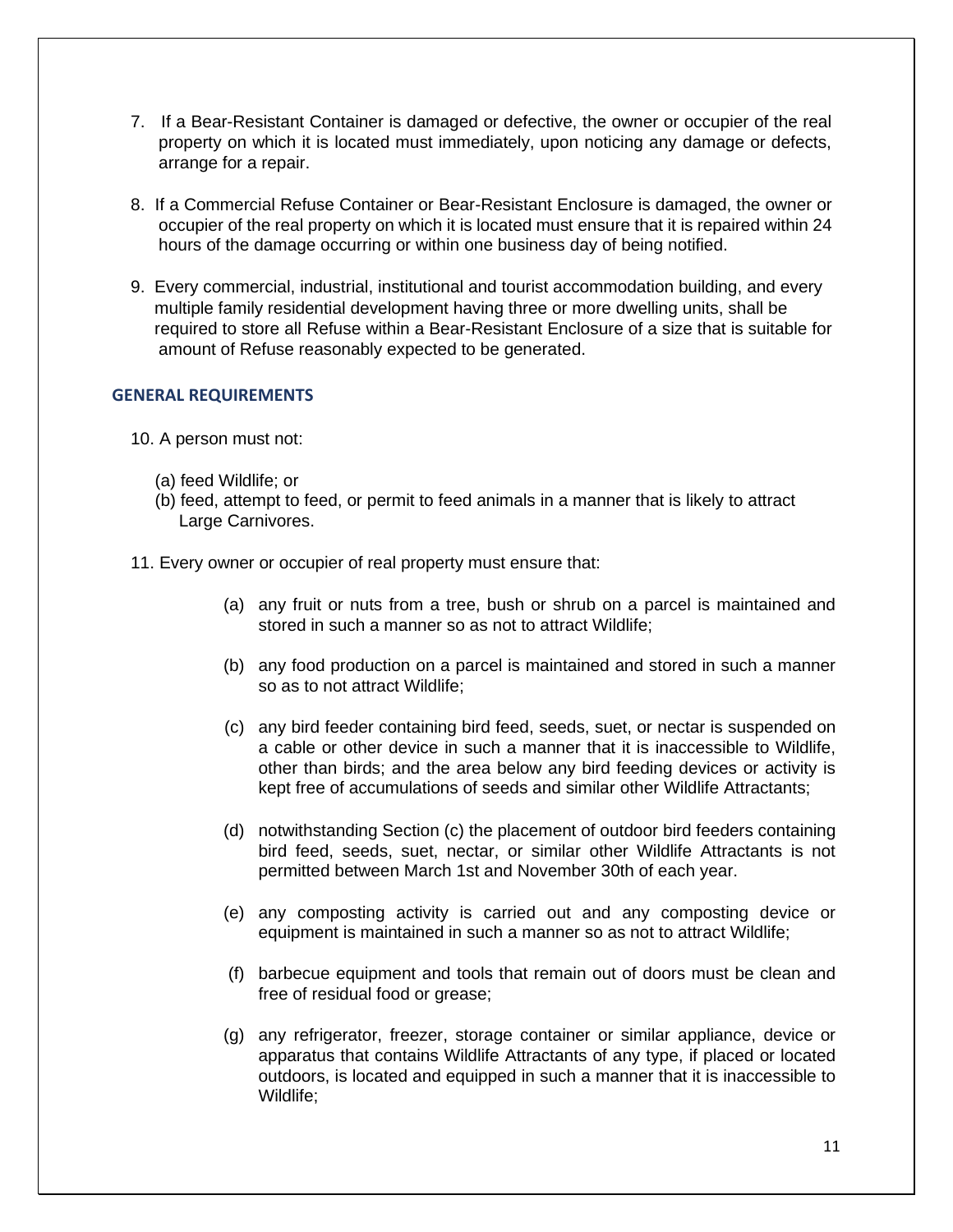- (h) any grease, antifreeze, paint, or petroleum product is stored in such a manner that it is inaccessible to Wildlife;
- (i) Bees and Beehives are kept in such a manner so as not to attract Wildlife;
- (j) Bees and Beehives are kept in such a manner so that they are reasonably inaccessible to Wildlife;
- (k) Beehives are enclosed by electric fencing in accordance with the criteria established in Schedule D;
- (l) Hens are kept in such a manner so as not to attract Wildlife;
- (m) Hens, Coops, and Pens are kept in such a manner so that they are reasonably inaccessible to Wildlife;
- (n) Coops and Pens are enclosed by electric fencing in accordance with the criteria established in Schedule D;
- (o) any animals kept on a property are kept in such a manner as to not attract Wildlife;
- (p) any animals kept on a property are kept in such a manner so they are reasonably inaccessible to Wildlife;
- (q) any home food delivery items that are left outdoors are stored in such a manner that they are inaccessible to Wildlife; and
- (r) any camping activity is carried out or any Wildlife Attractant generated by camping activity is managed in such a manner as to not attract Wildlife.

## <span id="page-12-0"></span>**ENTRY & INSPECTION**

12. A Bylaw Enforcement Officer for the [District, City, Town or Village] may enter onto any property in accordance with section 16 of the *Community Charter*, S.B.C. c. 26.

Where a Bylaw Enforcement Officer believes that, as a result of a breach of this bylaw, a Large Carnivore is located on or near the property and has endangered or harmed a person or presents an imminent threat to the safety of any person, the officer may take steps to prevent, avert, reduce or mitigate the harm or threat or provide assistance. In so doing, the officer may seek the assistance of a conservation officer appointed under the *Wildlife Act*, R.S.B.C. 1996, c. 488, a police officer or RCMP, as may be reasonable or necessary in the circumstances.

13. A person must not obstruct or interfere with a Bylaw Enforcement Officer or other person assisting the officer.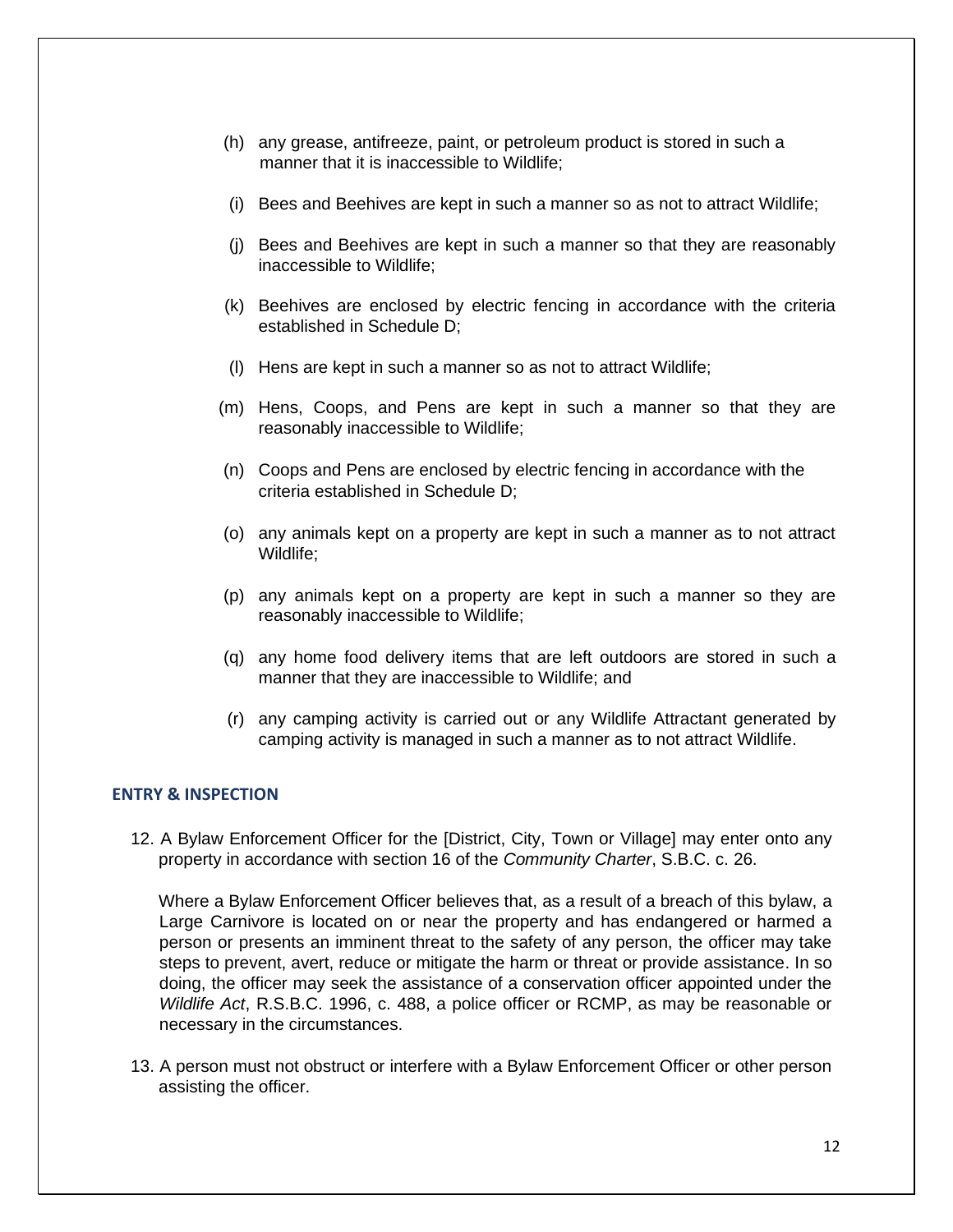## <span id="page-13-0"></span>**OFFENCE, PENALTY & ENFORCEMENT**

- 14. Any person who contravenes or violates any provision of this bylaw, who fails or omits to do anything required under this bylaw, or who permits, suffers or allows any act or thing to be done or omitted to be done in contravention or violation of this bylaw, commits an offence; and where the offence is a continuing one, each day that the violation is continued shall constitute a separate and distinct offence against this bylaw.
- 15. No person shall fail to take immediate or Remedial Action to avoid contact or conflict with Wildlife after being advised that such action is necessary.
- 16. Upon being convicted of an offence under this bylaw, a person shall be liable to pay a fine of not less than \$5,000 and not more than \$50,000.
- 17. This bylaw may be enforced by means of a ticket issued under the "[District, City, Town or Village of NAME] Notice Enforcement Bylaw No. xxxx, 20xx or Municipal Ticket Information Bylaw No. xxxx, 20xx", as amended or replaced from time to time.

## <span id="page-13-1"></span>**SCHEDULES**

18. Schedules A, B, C, D and E are attached hereto and form part of this bylaw.

## <span id="page-13-2"></span>**SEVERABILITY**

19. If any provision of this bylaw is held to be invalid by a court of competent jurisdiction, the invalid provision may be severed, and such invalidity shall not affect the validity of the remaining provisions of this bylaw.

## <span id="page-13-3"></span>**REPEAL**

20. This bylaw repeals and replaces the "[District, City, Town or Village of NAME] Wildlife Attractant Bylaw No. XXXX 20XX".

| <b>READ A FIRST TIME this</b>  | day of | , 20XX. |
|--------------------------------|--------|---------|
| <b>READ A SECOND TIME this</b> | day of | , 20XX. |
| <b>READ A THIRD TIME this</b>  | day of | , 20XX. |
| <b>ADOPTED this</b>            | day of | 20XX.   |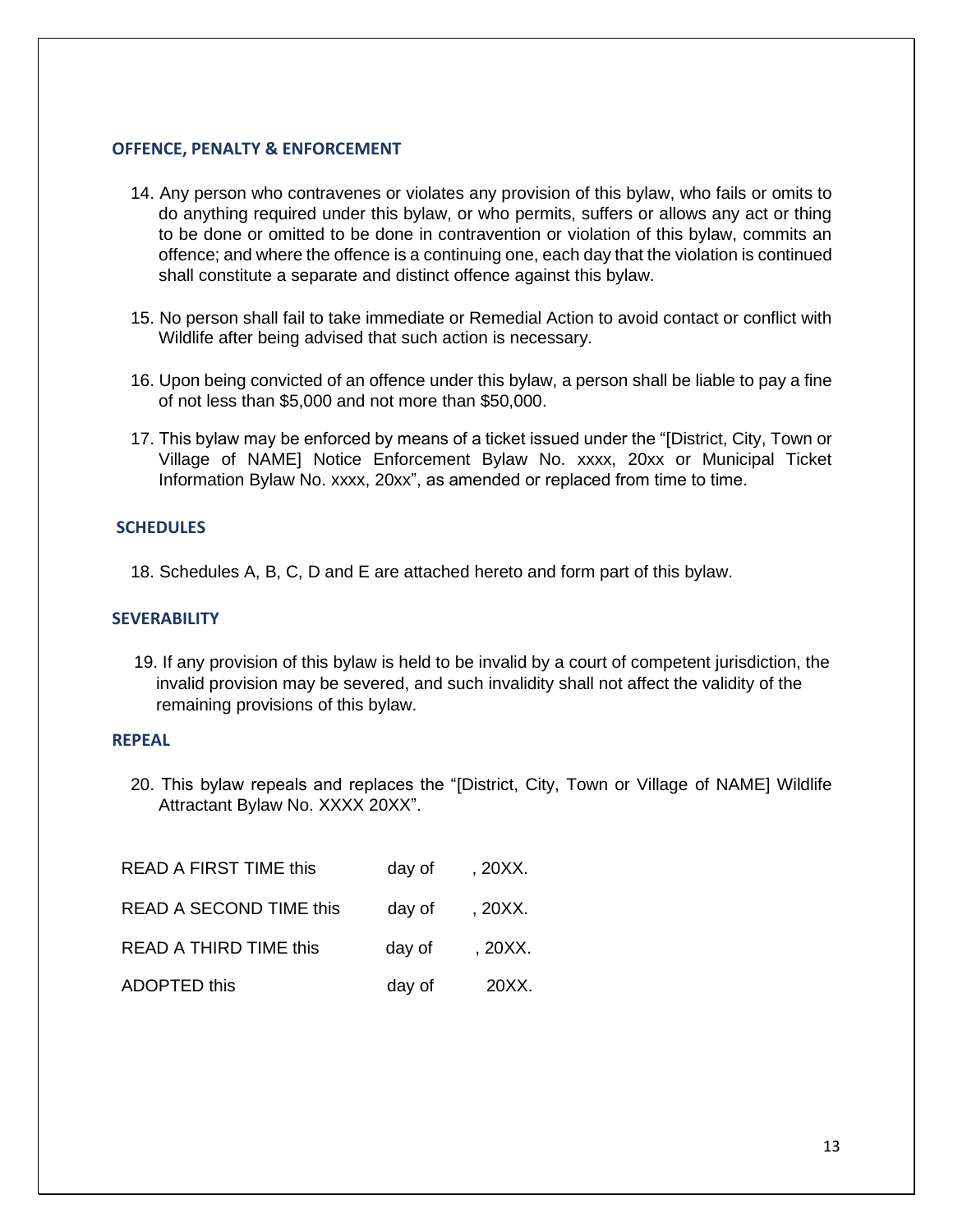## **Schedule A**

## **Commercial Refuse Container**

<span id="page-14-0"></span>The following criteria applies to a Commercial Refuse Container:

- 1. The lid or lids, and any man doors, must close tightly to prevent access by bears.
- 2. The lid or lids, and any man doors, must be:
	- a) self-closing; or
	- b) self-latching; or
	- c) capable of being completely closed and secured with a latching device.
- 3. The latches for the lid or lids and bag removal must be such that an adult bear using its claws will be unlikely to reach the latch trigger mechanism.
- 4. Hinges and latches for lids must be sufficiently strong, and sufficiently affixed to the container, that they cannot be pried open by an adult bear using its claws. As a guideline, a lid that can be dismantled using a crowbar is not sufficient.
- 5. The container must be sufficiently stable or capable of being so anchored as to prevent tipping or being dragged away by an adult bear.
- 6. Container and lid material must be metal and of sufficient strength to prevent bears from chewing, battering or crushing the container.
- 7. Container must meet the standards developed by the Interagency Grizzly Bear Committee for Technical Evaluations of Metal Products [IGBC Testing.](https://grizzlybear.wpengine.com/wp-content/uploads/2021/10/200101-FINAL-testing-protocol-1.pdf)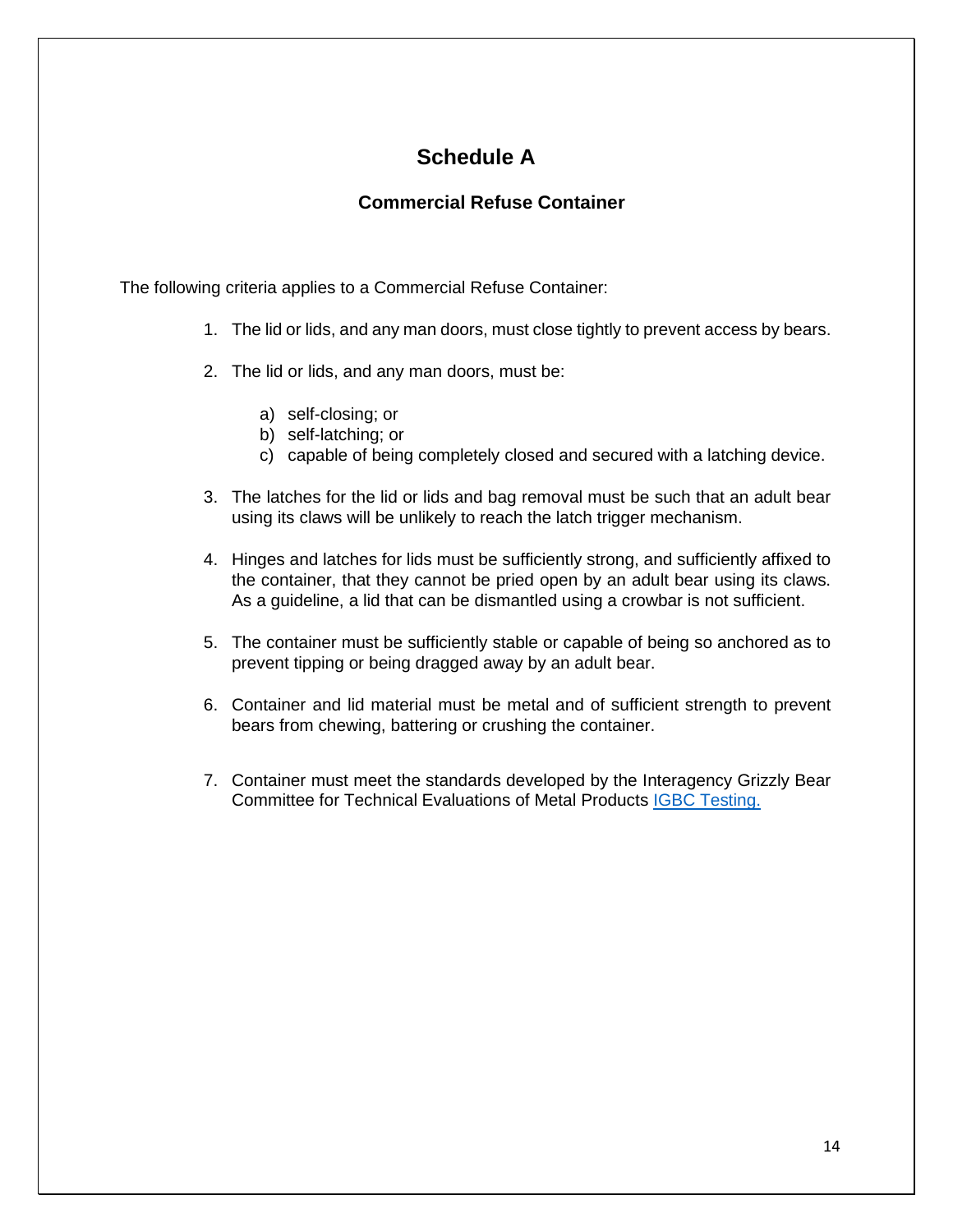## **Schedule B**

## **Bear-Resistant Enclosure Specifications**

<span id="page-15-0"></span>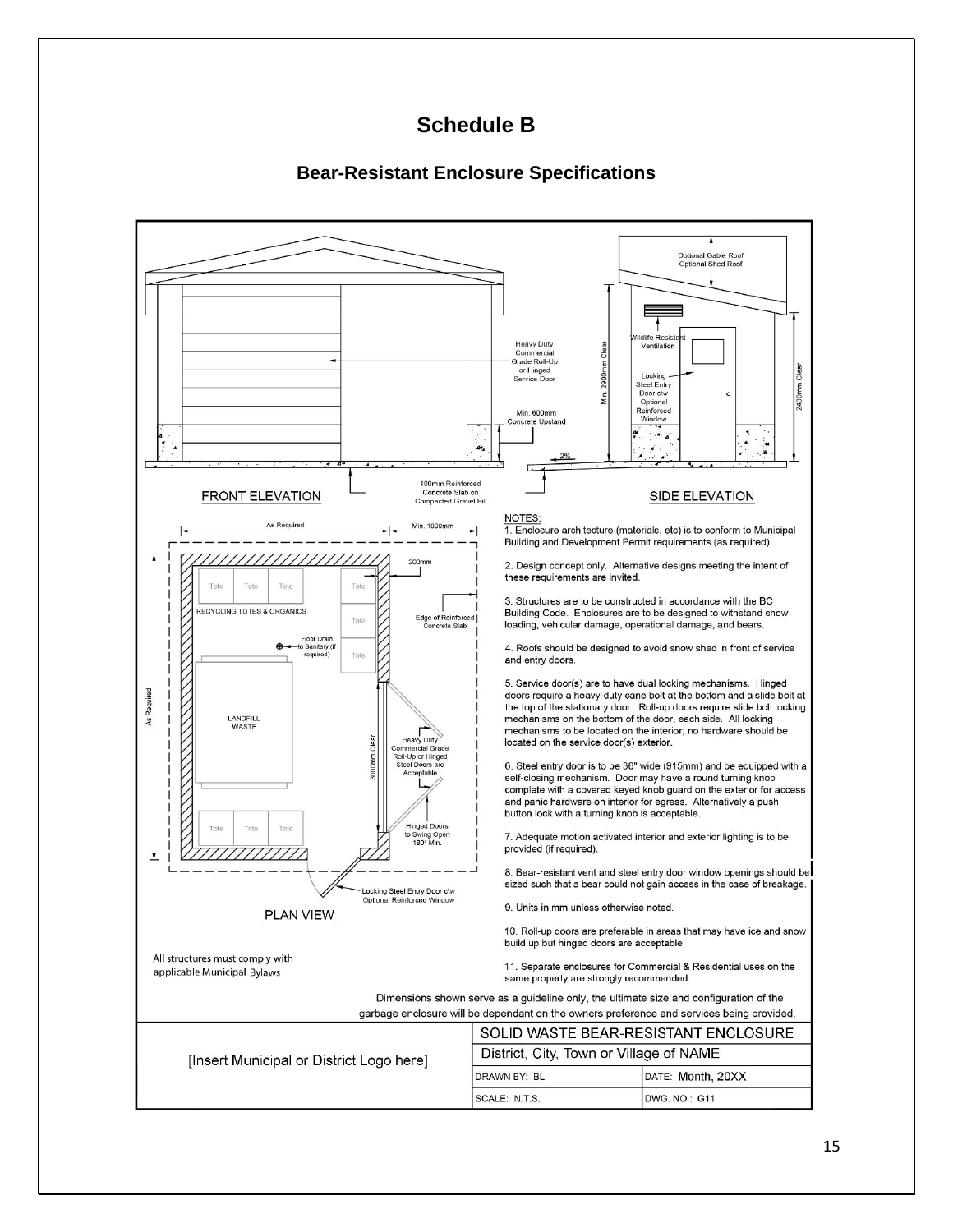## **Schedule C Bear-Resistant Enclosure Criteria**

<span id="page-16-0"></span>The following criteria apply to a Bear-Resistant Enclosure:

- 1. The structure must be of sufficient size to allow for placement of containers for refuse, composting and recycling and for removal and emptying of those containers.
- 2. The foundation must be a concrete up stand of at least 600 mm with a 100 mm reinforced concrete slab on compacted gravel fill.
- 3. The structure must contain a floor drain to sanitary in accordance with the British Columbia Building Code.
- 4. The exterior of the structure must be made of split face block or hardy plank nailed to 3  $\frac{1}{4}$  inch plywood backing with 3  $\frac{1}{4}$  inch nails with a minimum gap between door and foundation.
- 5. The structure must include two separate entrances, one for personnel to enter and exit, and one service door.
- 6. Both doors must be installed with a minimum gap on tracks and latches on both side and must close tightly to prevent access by bears.
- 7. The service door must be constructed of heavy-duty commercial grade steel.
- 8. Personnel doors must be constructed of 18-gauge steel, open outwards and the exterior doorknob must be of such design that is accessible to persons with disabilities, in accordance with the British Columbia Building Code, and resistant to interference by bears.
- 9. Enclosure must have bear-resistant venting located either on the roof or in the top of the wall near the roof.
- 10. Bumpers may be placed on door opening to prevent damage to the building when the doors are opened.

A structure that is of substantially similar design and being of equivalent or superior strength, and whose design plans have been pre-approved and receive final inspection approval from the building inspector/official, may be used as an alternative to the criteria set out above.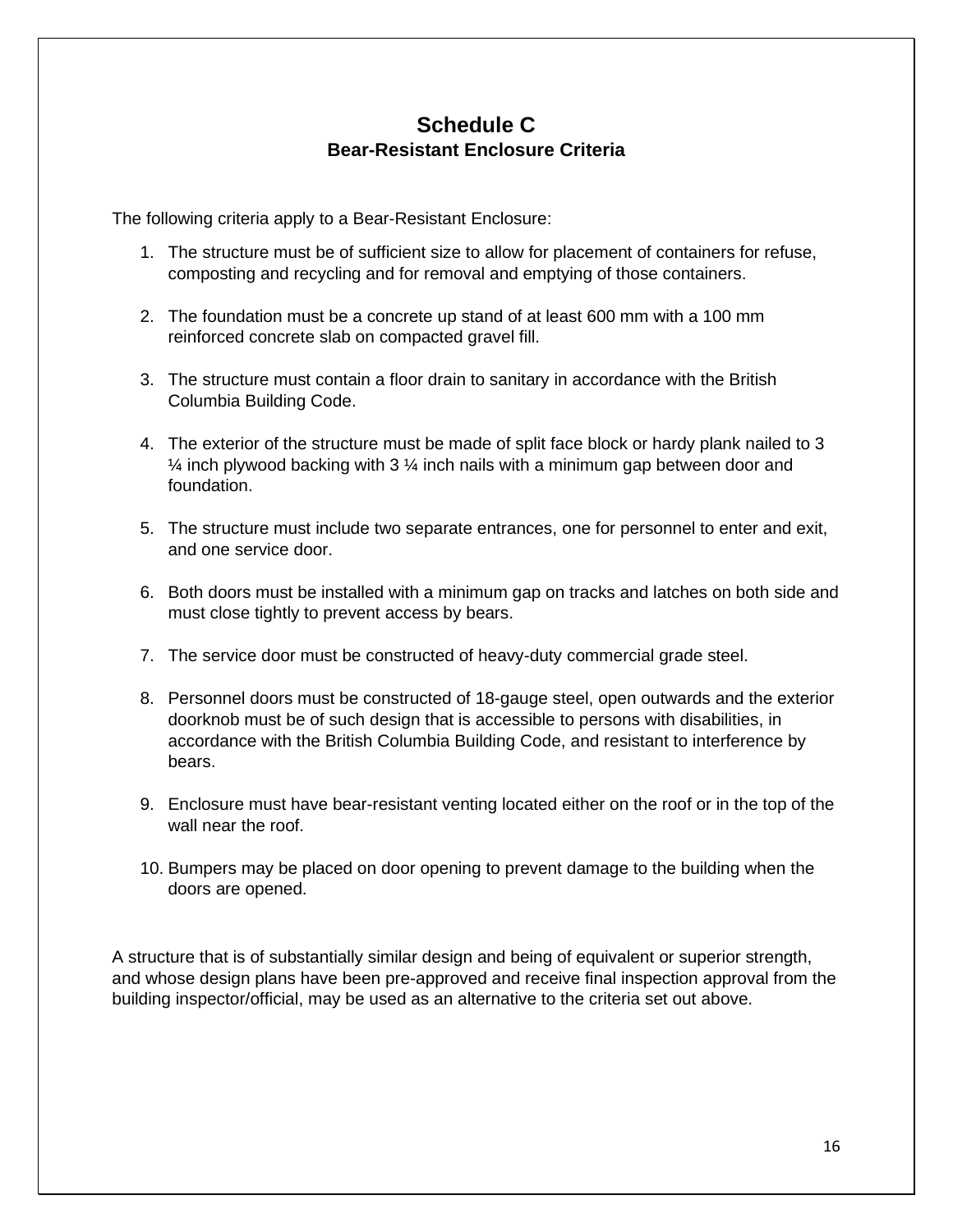## **Schedule D Electric Fencing Requirements**

<span id="page-17-0"></span>The following criteria apply for electric fences:

- 1. Electric fencing must be designed and maintained in accordance with the electric fencing guidelines of the [WildSafeBC Electric Fencing](https://wildsafebc.com/learn/electric-fencing/) Program.
- 2. Must display unobstructed warning signage that clearly indicates the risk of electric shock.
- 3. May not involve the electrification of barbed or razor wire.
- 4. Must only use fence energizers that meet the requirements of any applicable Canadian [or other] Standards Association standard.
- 5. Regular inspections, maintenance and voltage meter testing will be required to ensure proper functioning.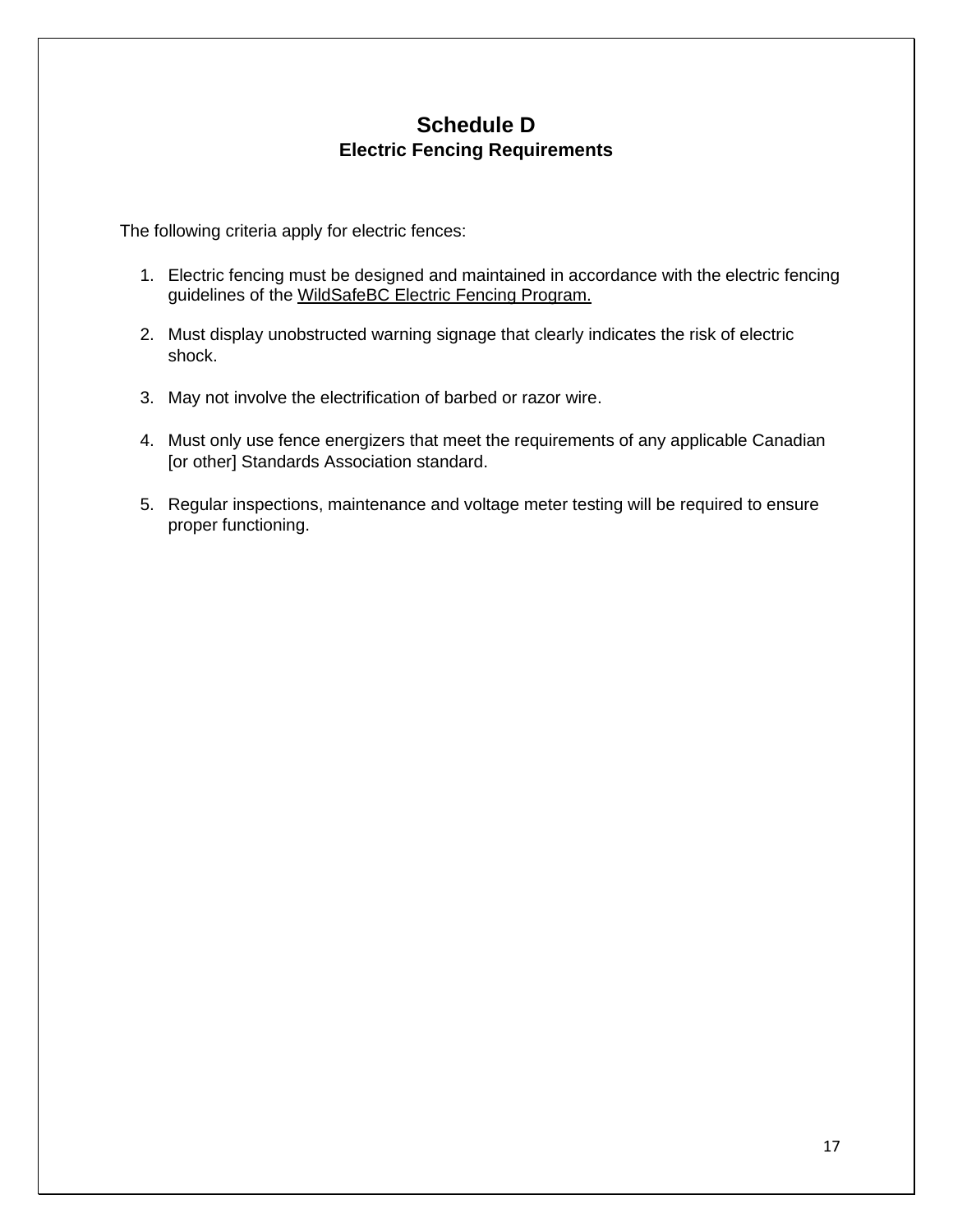# **Schedule E**

## **Designated Bylaw Contraventions and Penalties**

<span id="page-18-0"></span>

| <b>Section</b>   | <b>Description</b>                | <b>Penalty</b> |
|------------------|-----------------------------------|----------------|
|                  |                                   |                |
|                  |                                   |                |
| 3                | Refuse accessible                 | \$300          |
| 4(a)             | Failure to store refuse in        | \$300          |
|                  | required container                |                |
| 4(b)             | Failure to store refuse in        | \$300          |
|                  | required container (pedestrian)   |                |
| 4 (c)            | Failure to store refuse in        | \$300          |
|                  | required container - Schedule     |                |
|                  | A                                 |                |
| 4(d)             | Failure to store refuse in        | \$300          |
|                  | required enclosure - Schedule     |                |
|                  | B                                 |                |
| 4.2              | Failure to store refuse in        | \$300          |
|                  | required container or             |                |
|                  | enclosure- Special Event,         |                |
|                  | filming, catered event,           |                |
|                  | construction site                 |                |
| 5(a)             | Container set out for collection  | \$300          |
|                  | outside designated times          |                |
| 5(b)             | Container unlocked outside        | \$300          |
|                  | designated times                  |                |
| 5 <sub>(c)</sub> | Failure to remove container       | \$300          |
| 5(d)             | Failure to lock container         | \$300          |
| 5.2(a)           | Container set out for collection  | \$300          |
|                  | outside designated times          |                |
| 5.2(b)           | Failure to remove container       | \$300          |
| 5.2 $(c)$        | Container not stored in a bear-   | \$300          |
|                  | resistant enclosure               |                |
| 5.3 $(a)$        | Failure to remove container       | \$300          |
| 5.3(b)           | Container accessible              | \$300          |
| 6(a)             | Failure to close and lock         | \$300          |
|                  | container or enclosure            |                |
| 6(b)             | Failure to maintain container     | \$300          |
|                  | or enclosure                      |                |
| 7                | Failure to repair container after | \$300          |
|                  | damage                            |                |
| 8                | Failure to repair commercial      | \$300          |
|                  | container or enclosure after      |                |
|                  | damage                            |                |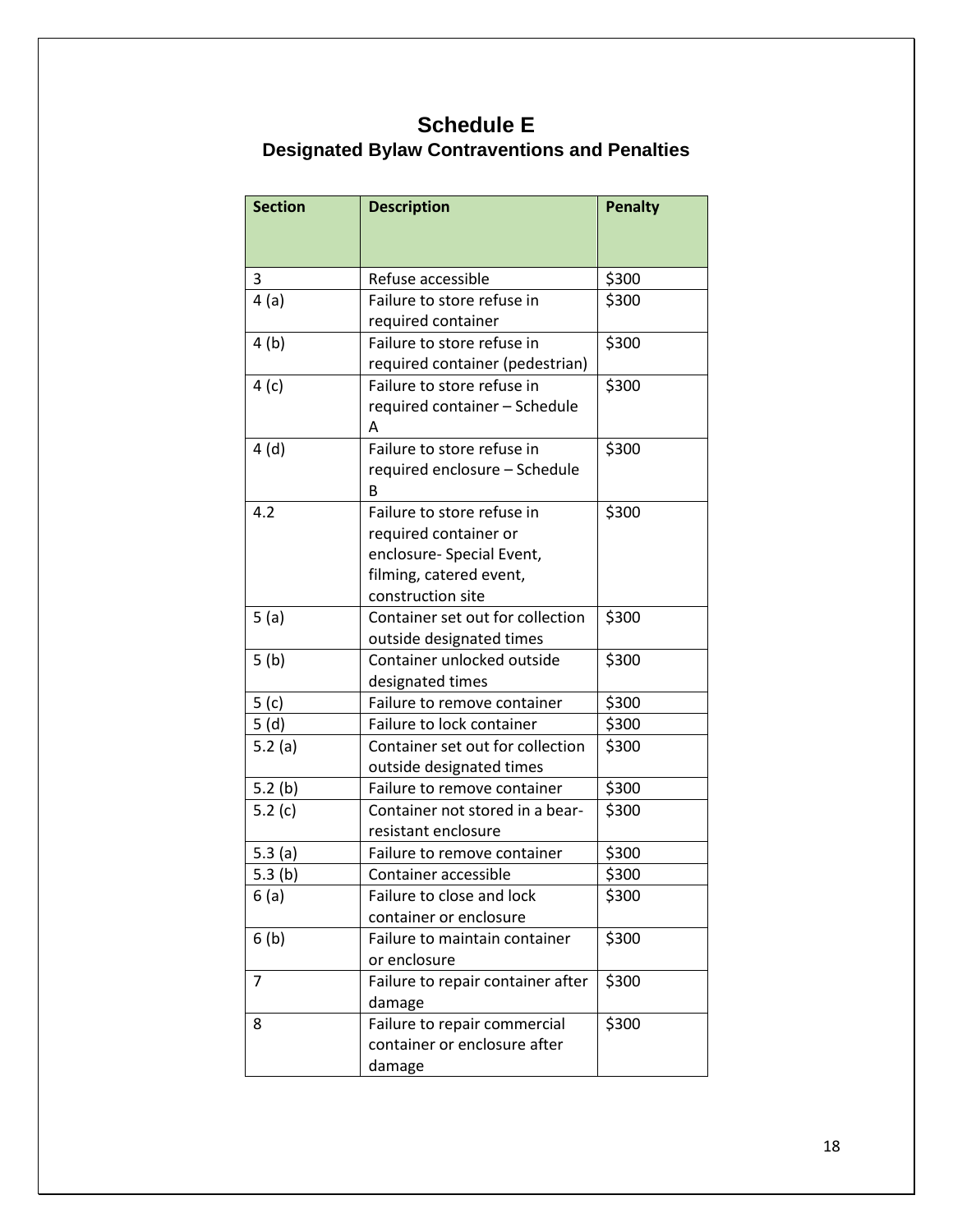| 9                 | Failure to store refuse in              | \$300 |
|-------------------|-----------------------------------------|-------|
|                   | required enclosure - Schedule           |       |
|                   | в                                       |       |
| 10(a)             | Feeding wildlife                        | \$300 |
| 10 <sub>(b)</sub> | Attracting large carnivores             | \$300 |
| 11(a)             | Fruit/nuts attracting wildlife          | \$300 |
| 11 <sub>(b)</sub> | Food production attracting              | \$300 |
|                   | wildlife                                |       |
| 11(c)             | Birdfeeder or bird feed                 | \$300 |
|                   | accessible                              |       |
| 11 <sub>(d)</sub> | Birdfeeder in use outside               | \$300 |
|                   | designated times                        |       |
| 11(e)             | Composting activity attracting          | \$300 |
|                   | wildlife                                |       |
| 11(f)             | Improperly maintained                   | \$300 |
|                   | barbeque equipment                      |       |
| 11(g)             | Outdoor food container                  | \$300 |
|                   | accessible                              |       |
| 11(h)             | Grease, antifreeze, paint or            | \$300 |
|                   | petroleum product accessible            |       |
| 11(i)             | Bees or beehives attracting             | \$300 |
|                   | wildlife                                |       |
| 11(j)             | Bees or beehives accessible             | \$300 |
| 11(k)             | Beehives not enclosed by                | \$300 |
|                   | electric fencing                        |       |
| 11 (I)            | Hens attracting wildlife                | \$300 |
| 11(m)             | Hens, coops or pens accessible          | \$300 |
| 11(n)             | Coops and pens not enclosed             | \$300 |
|                   | by electric fencing                     |       |
| 11 <sub>(o)</sub> | Animals attracting wildlife             | \$300 |
| 11(p)             | Animals accessible to wildlife          | \$300 |
| 11(q)             | Home food delivery items                | \$300 |
|                   | accessible                              |       |
| 11(r)             | Camping activity attracting<br>wildlife | \$300 |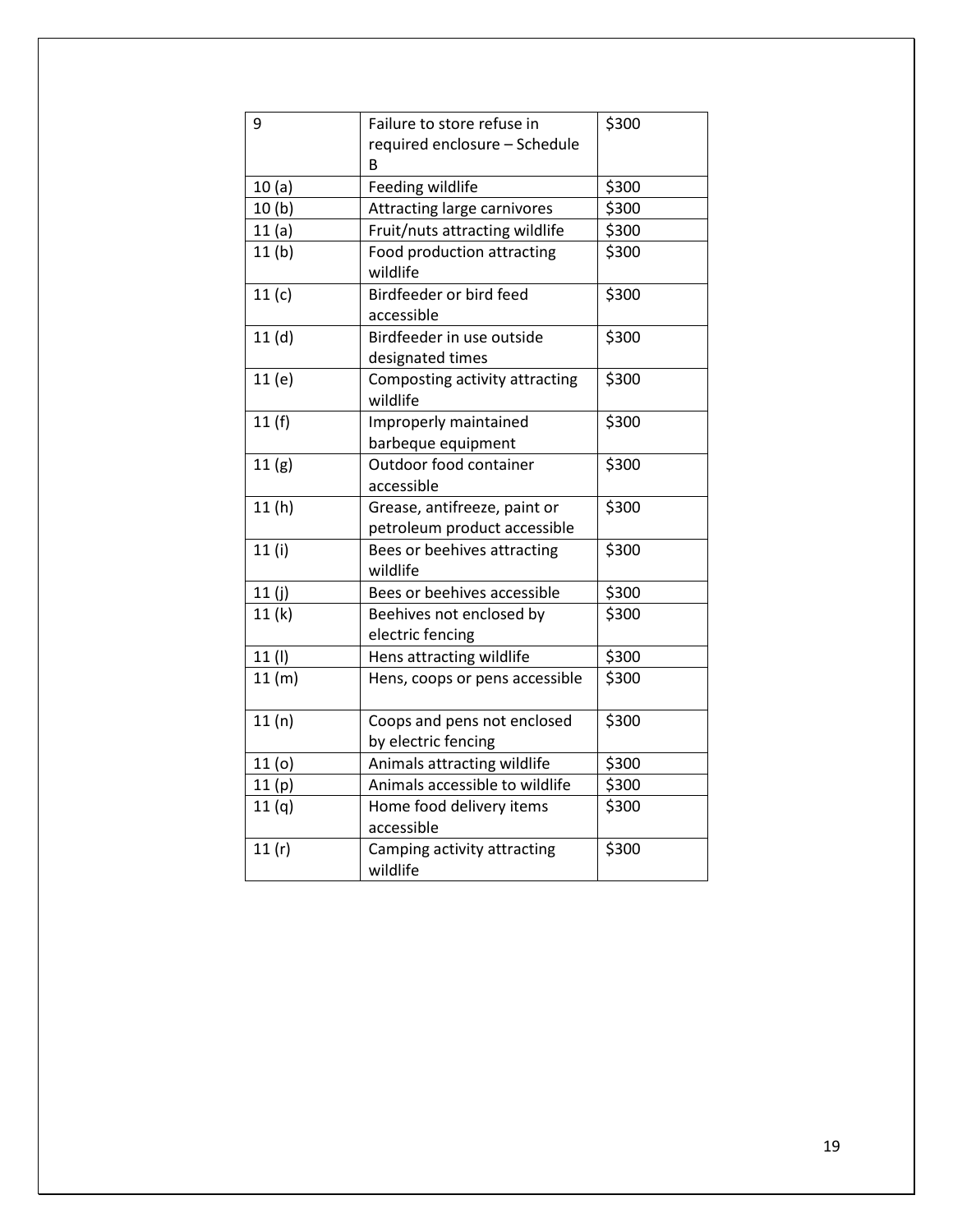The following is a guide to reading and interpreting the Wildlife Attractant *Sample* Bylaw. The guide provides explanations for each section of the *Sample* Bylaw and provides information on the key elements required for a comprehensive bylaw.

## <span id="page-20-0"></span>Guide to: Wildlife Attractant Sample Bylaw

#### <span id="page-20-1"></span>**Title**

Title and number of the bylaw, using official corporate title of the district, city, town or village along with the year the bylaw was adopted.

## <span id="page-20-2"></span>**Whereas (Purpose)**

Provides the reasoning behind the bylaw. A few sentences to describe what the bylaw is regulating and why this regulation is needed. This provides clarity for the requirements set out in the content of the bylaw; should the reader not understand the reasoning for a particular criterion, this section should provide clarity on the intent of the requirement(s).

## <span id="page-20-3"></span>**Citation**

Provides the name of the bylaw and how it can be referenced

## <span id="page-20-4"></span>**Interpretation (Definitions)**

Bylaws are educational tools and should be written with the general public in mind. The intent of the bylaw should be apparent and the content readable and understandable. Definitions remove uncertainty and subjectivity and leave the bylaw less vulnerable to legal challenges which assists enforcement staff with the enforcement process.

"Bear-Resistant Container": provides clarity on what is considered bear-resistant for plastic, wheeled containers for use in individual household or business purposes.

Note: The Wildlife Attractant *Sample* Bylaw refers to bear-resistant containers as an option for the storage of wildlife attractants. Best practices are to use *certified* bearresistant products, and a requirement or wording to this effect can be included within a bylaw. The [Interagency Grizzly Bear Committee](http://igbconline.org/bear-resistant-products/) (IGBC), provides testing and certification for various models of bear-resistant refuse containers and other products.

"Bear-Resistant Enclosure": provides clarity on what is considered bear-resistant. Schedules B & C contain the requirements for these types of buildings.

Please note: In 2019, the BC Ministry of Municipal Affairs and Housing (Building and Safety Standards Branch) revised the [Building Act](https://www.bclaws.gov.bc.ca/civix/document/id/complete/statreg/131_2016) to allow municipalities the ability to build waste storage structures that may supersede the requirements of the BC Building Code. Section 2.3 of the Building Act Regulation, Collection of municipal solid waste and recyclable states: 2) The following matters are unrestricted as they relate to the storage and collection of specified waste: (e) any matter as it relates to the prevention of animals being attracted to or accessing specified waste. A key element to writing a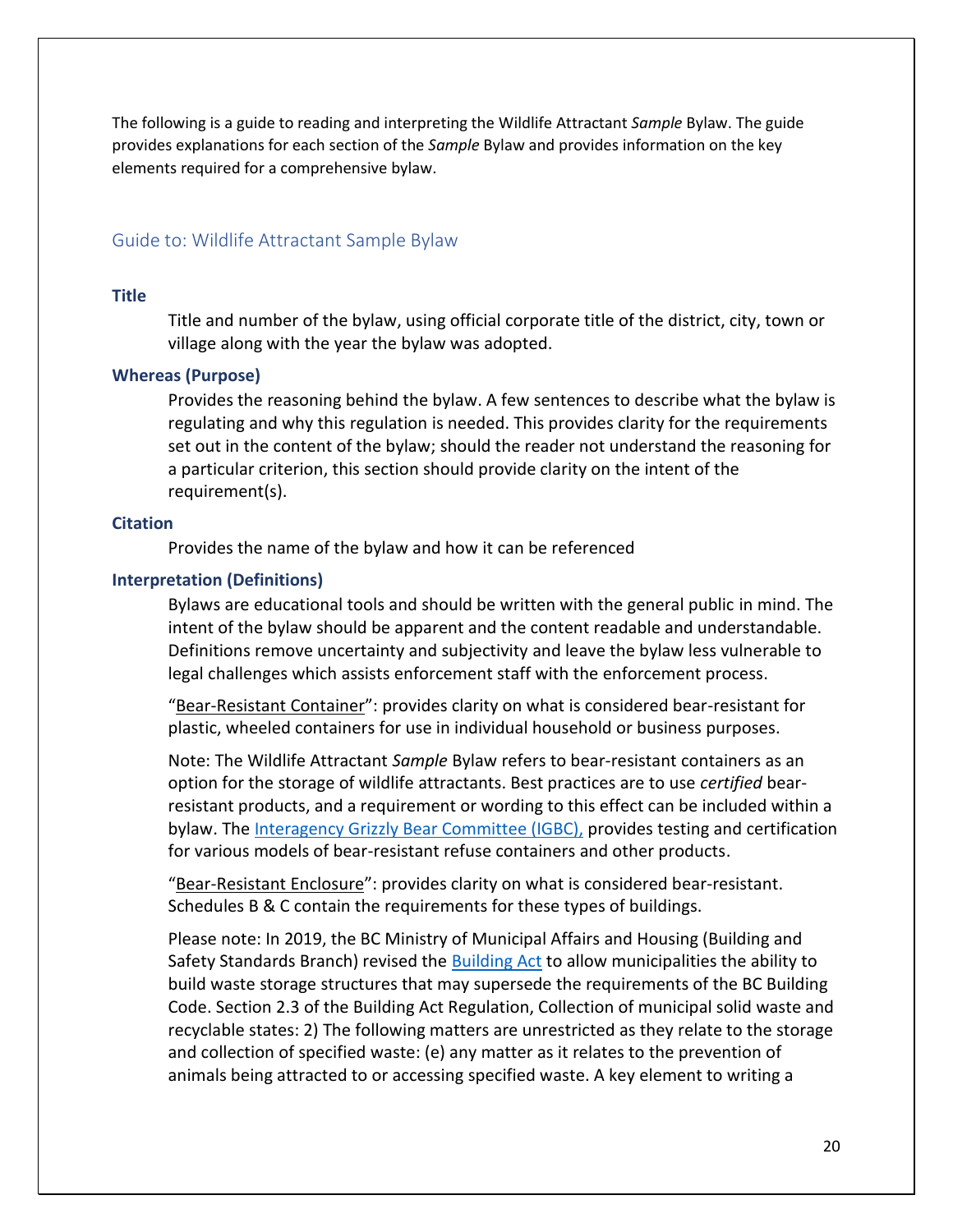bylaw is ensuring any requirements are in line with existing provincial or state bylaws/ordinances.

"Bear-Resistant Pedestrian Containers": refers to metal, self-latching containers that are installed at trailheads, within retail and business parking lots and in community fields and recreational areas. These too need to be IGBC certified.

"Bees" & "Beehives": many communities/districts are supportive of local food security activities and allow bee keeping in urban areas. Including bees and beehives within the interpretations identifies bee keeping as a potential wildlife attractant that requires regulation.

"Bylaw Enforcement Officer": identifies who will be enforcing this bylaw as referenced in Section 12 Entry and Inspection. Any other enforcement staff should be identified.

"Commercial Refuse Container": identifies the type of container required for larger volumes of waste generated by the industrial/commercial/institutional (ICI) sector or multi-unit residential dwellings. Schedule A of the *Sample* Bylaw addresses the requirements for commercial containers. If adopted, this would then require all collection contractors to provide bear-resistant commercial containers and would assist with eliminating dumpsters that are easily accessed by bears and other wildlife, such as plastic lid dumpsters/containers. Once a local government adopts the bylaw, waste contractors would be required to provide the necessary waste infrastructure to comply with the bylaw.

"Coop", "Hen" & "Pen": the local food sustainability and security movement that many communities are supporting has increased the prevalence of backyard hens which in turn has contributed to increases in rodent issues and interactions with wildlife in relation to depredation. Including these terms within the interpretation section identifies how the keeping of hens is a wildlife attractant concern and as such, must be regulated and managed.

Please note: It is possible to include additional animal species within the bylaw interpretations or to define 'livestock'. Sections 11 (p) & (q) of the *Sample* bylaw address 'animals' being attracted or being accessible to wildlife without providing an actual interpretation for what constitutes an 'animal'. This allows for more enforcement staff discretion versus listing the different species and limiting the enforcement to just those species listed. Care must be taken to ensure the bylaw isn't too prescriptive and limiting; at the same time, it should address all potential species that may attract wildlife and large carnivores. Some enforcement staff have been challenged with residents who keep chickens as pets and not necessarily for eggs/food, blurring the line between domestic animal or livestock. While not as prevalent as urban hens, the keeping of teacup pigs, pygmy goats, pigeons and ducks is becoming popular; it would be difficult to list all potential species within the bylaw. The *Sample* Bylaw uses 'animal' to encompass any species being kept on a property as well as providing requirements for the keeping of hens.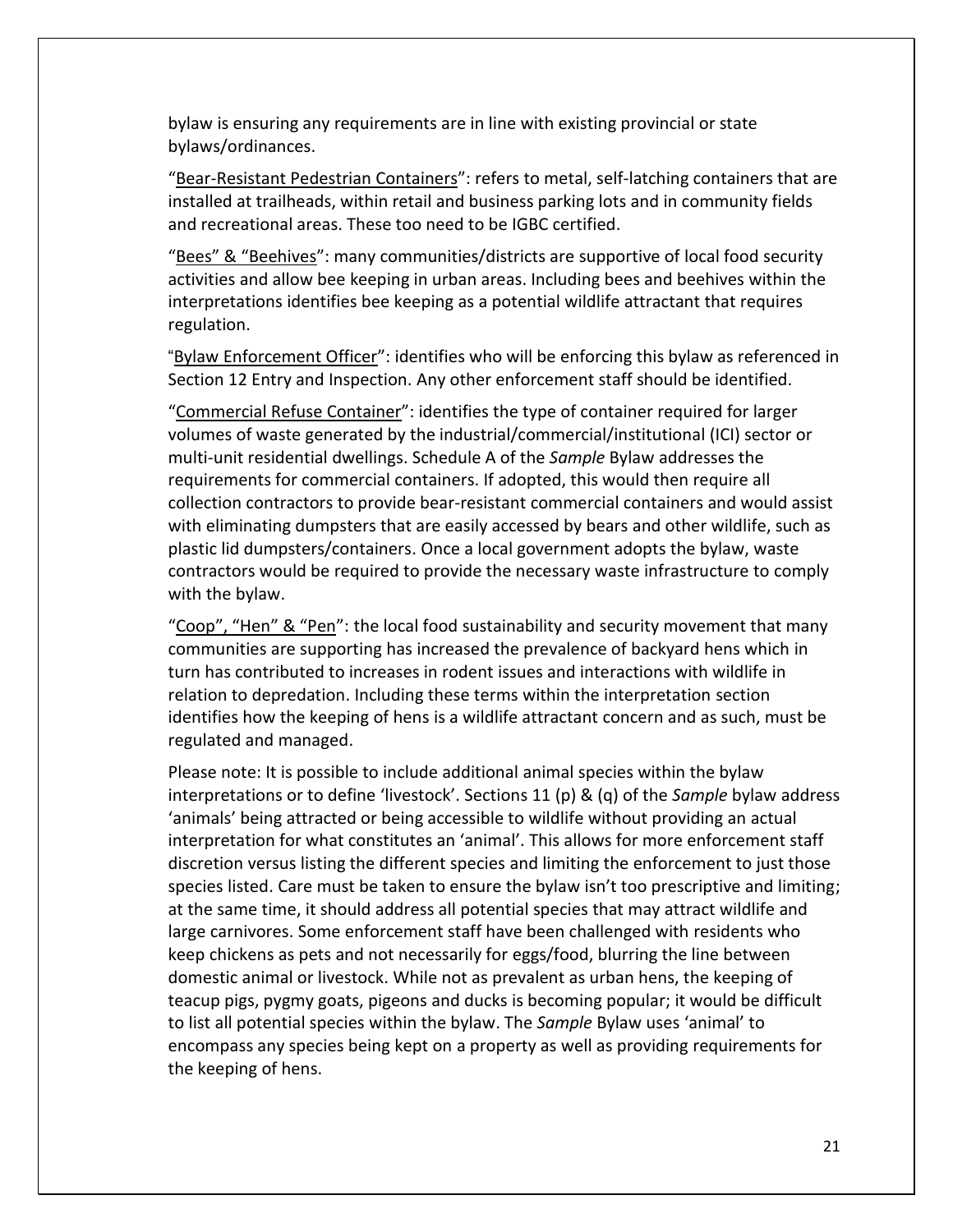"Feed": provides clarity for instances where people are free-feeding wildlife, e.g., leaving birdseed or nuts on a deck, or leaving pet/livestock food accessible.

"Large Carnivore": encompasses the four species (bear, cougar, coyote and wolf) as defined in the Ministry of Environment's [Wildlife Management Procedure:](https://www2.gov.bc.ca/assets/gov/environment/natural-resource-policy-legislation/fish-and-wildlife-policy/4-7-04011_preventing_and_responding_to_conflicts_with_large_carnivores.pdf) Preventing and Responding to Conflicts with Large Carnivores.

"Refuse": in broad terms, provides clarity on what refuse is, providing opportunity for enforcement staff discretion. Refuse is also included within the interpretation for wildlife attractant, making it abundantly clear that refuse is an attractant.

"Remedial Action": in keeping with Sections 72 & 73 of the Community Charter where council may impose remedial action requirements. Section 14 of the *Sample* Bylaw requires immediate action or remedial action to remove the attractant to avoid contact or conflict with wildlife, which is deemed as a potentially hazardous situation. This provides enforcement staff the ability and discretion to have the attractant removed either through immediate action or by way of remedial action.

"Special Event": ensures special event organizers are aware of local regulations which must be adhered to. These events can generate substantial refuse and including requirements for special events provides local government the ability to oversee the management and regulation of the waste generated. It also allows local government the opportunity to include compliance wording within the application form event organizers must complete and a requirement for organizers to provide a waste management plan that complies with the bylaw.

"Waste Contractor": identifies the person/party responsible for removing waste. Each community will have its own system of waste removal whether through an internal municipal service for residential waste removal, a municipal contract with a waste contractor for a residential waste removal service, or a private contract between residents and a collection contractor. A Waste Contractor would also remove waste for the ICI sectors and multi-unit residential dwellings through a contract service.

Please note: In the *Sample* Bylaw, the solid waste and utility regulation bylaw is referenced within the definition for Waste Contractor because this is typically where the regulations related to refuse removal for the community are contained (and this is the type of bylaw that is typically amended to include wildlife attractant considerations if a stand-alone wildlife attractant bylaw isn't an option). When writing a bylaw, it is recommended to research and connect any other pertinent bylaws that may impact the management of refuse or wildlife attractants. Adding "as amended from time to time" provides acknowledgment that the bylaw being referred to may be amended and updated from time to time resulting in a different bylaw number and date than what is being referenced.

"Wildlife": defines the multitude of species potentially impacted by this bylaw; notably, Large Carnivores, but also including other mammals and birds, as often people who feed birds inadvertently attract other wildlife, e.g., raccoons or rodents (who then attract predators).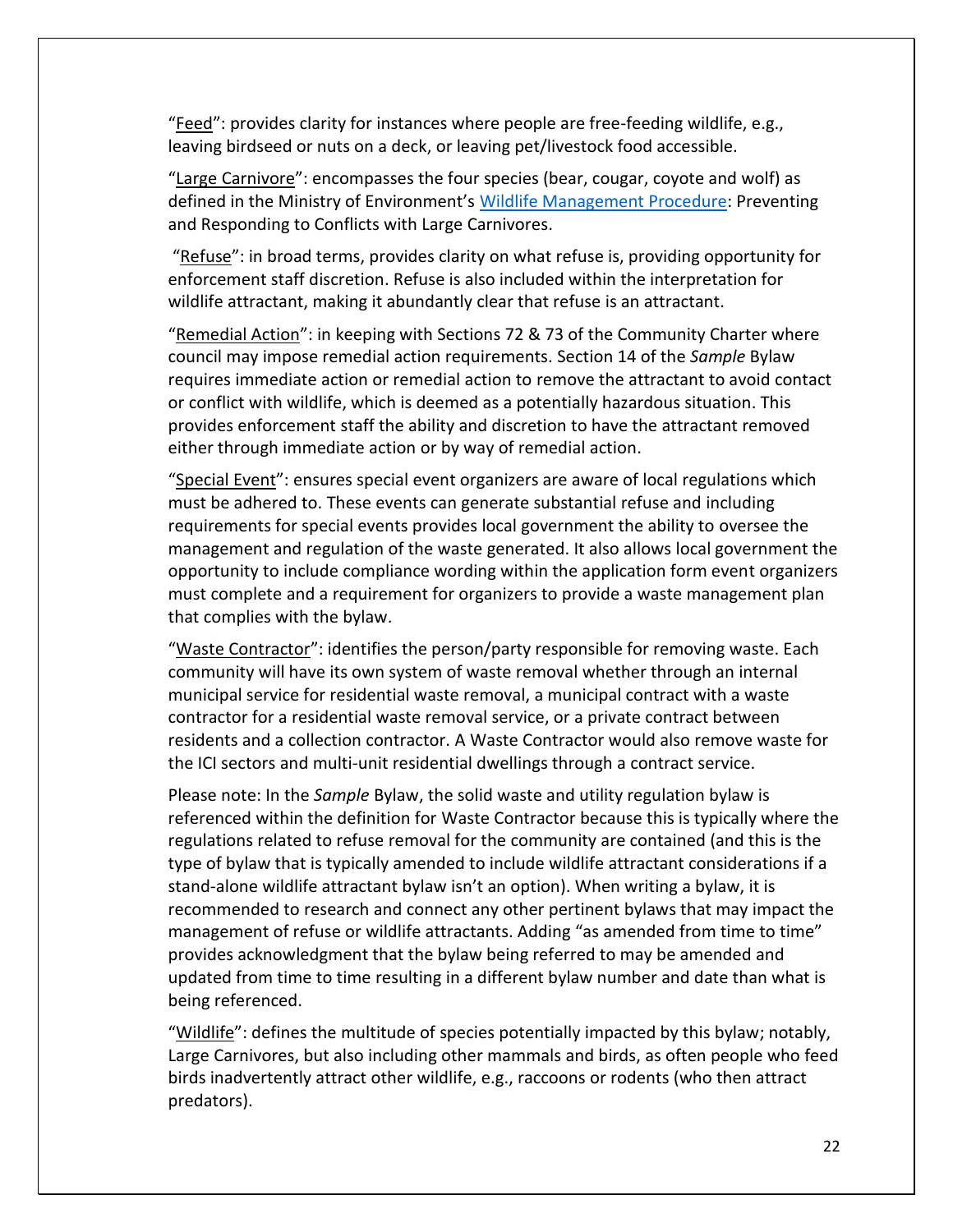Note: For further clarity, communities can include specific conflict species relevant to their area in addition to a more general classification of birds and mammals. For example, communities experiencing high urban deer interactions may want to specify this by adding ungulates within the general definition for wildlife.

"Wildlife Attractant": provides a broad definition of what an attractant is which enables enforcement staff to use discretion. Animals are included as attractants in relation to Section 11 (p). No animal can be kept in a manner that might attract wildlife which could include the keeping of livestock or domestic pets, such as rabbits or guinea pigs.

## <span id="page-23-0"></span>**Treatment of Refuse**

(3) Provides a fundamental requirement to not allow refuse to be accessible to wildlife within the district/city/town/village boundaries. This broad requirement allows for enforcement staff discretion.

(4) Provides provisions for four options for storing wildlife attractants outdoors: only in a bearresistant container, a bear-resistant pedestrian container, a commercial refuse container (Schedule A) or a bear-resistant enclosure (Schedules B & C). No other options are allowed. All refuse containers stored outdoors must be inaccessible to wildlife using one or more of these four options.

(4.2) Addresses special events, filming, catering and construction sites and the need for these activities to comply with the bylaw by ensuring all wildlife attractants are stored using one or more of the four methods outlined in Section (4).

(5) Provides direction and clarity on when refuse containers that are bear-resistant can be set curbside and unlocked for collection, when containers must be removed from curbside and when containers must be locked. Oftentimes, these bear-resistant containers are placed curbside the night prior to collection and are left locked – Section 5 provides clear direction that even if these containers are locked, they cannot be placed curbside prior to 5:00 am.

5(2) Provides direction and clarity on when refuse containers that are *not* bear-resistant can be placed curbside for collection, when they must be removed and where they must be stored inbetween collection times.

5(3) Provides direction on what to do with any refuse container if for some reason it was not emptied on collection day (waste contractors can run into mechanical or weather issues which impact collection schedules). This section accounts for missed pick-ups and the need for refuse containers to be removed from curbside and stored such that they are inaccessible to wildlife until directed to re-situate containers for curbside collection. Most likely, the waste contractor will determine when the containers should be placed for servicing after a missed pick-up occurs.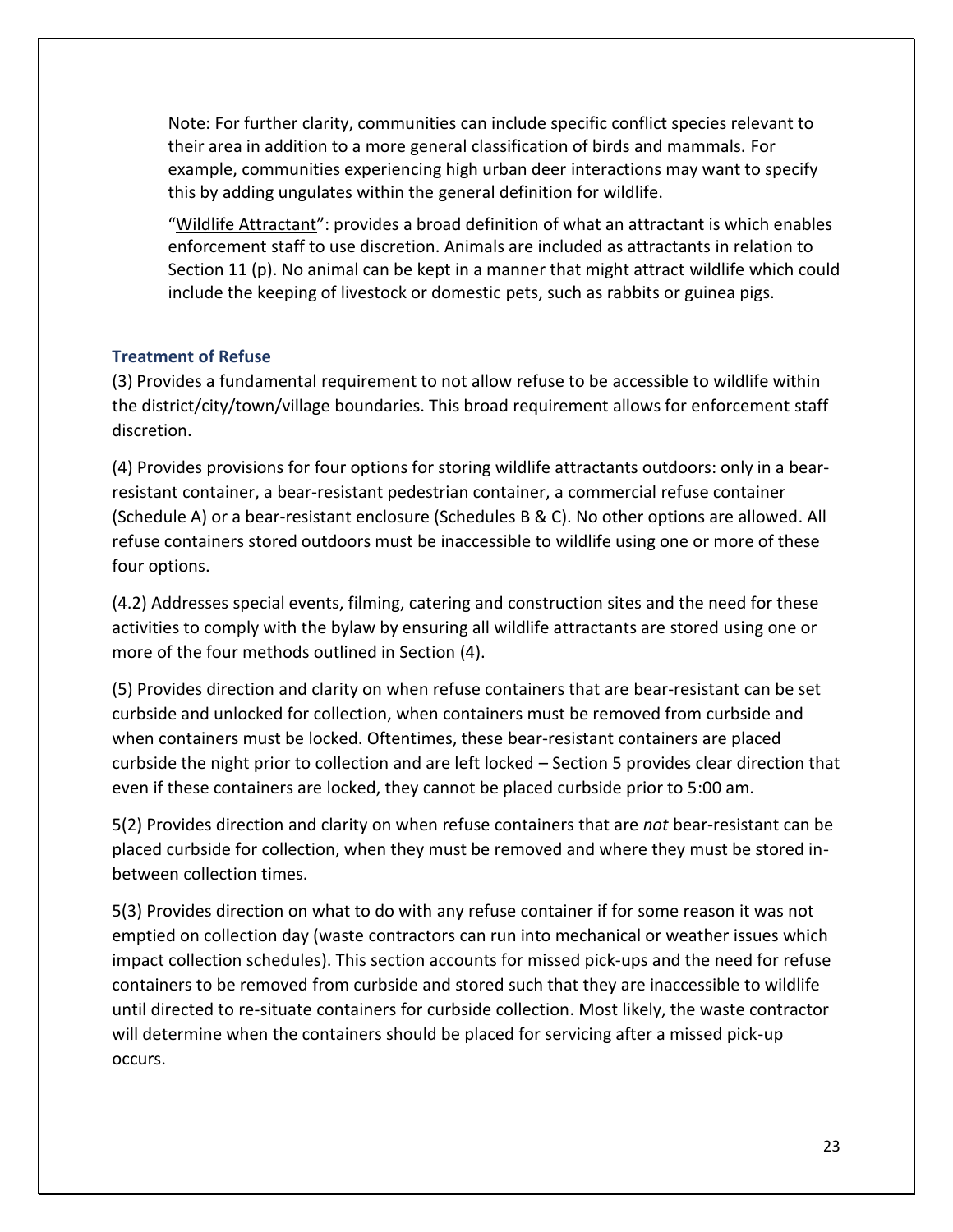(6) Addresses the requirement that containers and enclosures are kept closed and locked inbetween being used or emptied and are in good working condition.

(7) Immediately upon noticing any damage or defects to a bear-resistant refuse container, arrangements must be made for repair. Depending on the system utilized within the community, the owner of the container may be a waste contractor, an in-house solid waste department, or the resident. The word "immediately" denotes the importance of getting the damage repaired promptly and allows enforcement staff discretion on whether the owner or occupier of the property on which the container is kept, has taken reasonable action and within a reasonable amount of time.

8. This provides 24 hours to get a commercial refuse container or bear-resistant enclosure repaired. The time frame for repairs could potentially be impacted by the need to order parts, supply labour, etc. Each community will likely determine a reasonable time frame based on these factors. Providing a 24-hour time frame within the *Sample* Bylaw denotes the timesensitive nature and importance of getting repairs addressed in a timely manner. Enforcement discretion can then be applied depending on the circumstances.

9. This addresses ICI, tourist accommodations and multi-unit residential complexes containing three or more units and the need for these types of facilities to have bear-resistant enclosures versus commercial refuse containers or bear-resistant containers for the storage of refuse. The size of the bear-resistant enclosure must be sufficient to house the refuse generated by the facility. This assists with eliminating separate individual recycling, kitchen organics and garbage containers for commercial or townhouse complexes. A growing concern is that individual locking containers/totes (even those that have been certified) if left outdoors 24/7 are subject to wear and tear and environmental degradation resulting in a weakened product. Additionally, the locking containers are typically left outdoors and unattended because many residents are not aware that these containers are only bear-resistant, and not bear-proof; this allows bears ample opportunity to troubleshoot and learn how to gain access. Best practices are to store refuse containers, specifically plastic residential containers, indoors within a bear-resistant enclosure. If there is no option for indoor storage, the containers should be anchored such that they can't be tipped or dragged away. Specific wording to this effect could be included within a bylaw.

## <span id="page-24-0"></span>**General Requirements**

The following general requirements are less prescriptive than the requirements listed in the section "Treatment of Refuse". This allows enforcement staff the ability to use discretion and apply a level of reasonableness to the enforcement process. When something becomes too prescriptive or too detailed it is often not followed or supported by the public, and it becomes a challenge to enforce. Ensuring a wildlife attractant, such as fruit, is 'inaccessible' can be accomplished using various methods, and careful wording allows for flexibility and a degree of reasonableness, e.g., installing an electric fence, picking the fruit, removing select blossoms so the harvest is more manageable. Education is key to supporting bylaws, and the more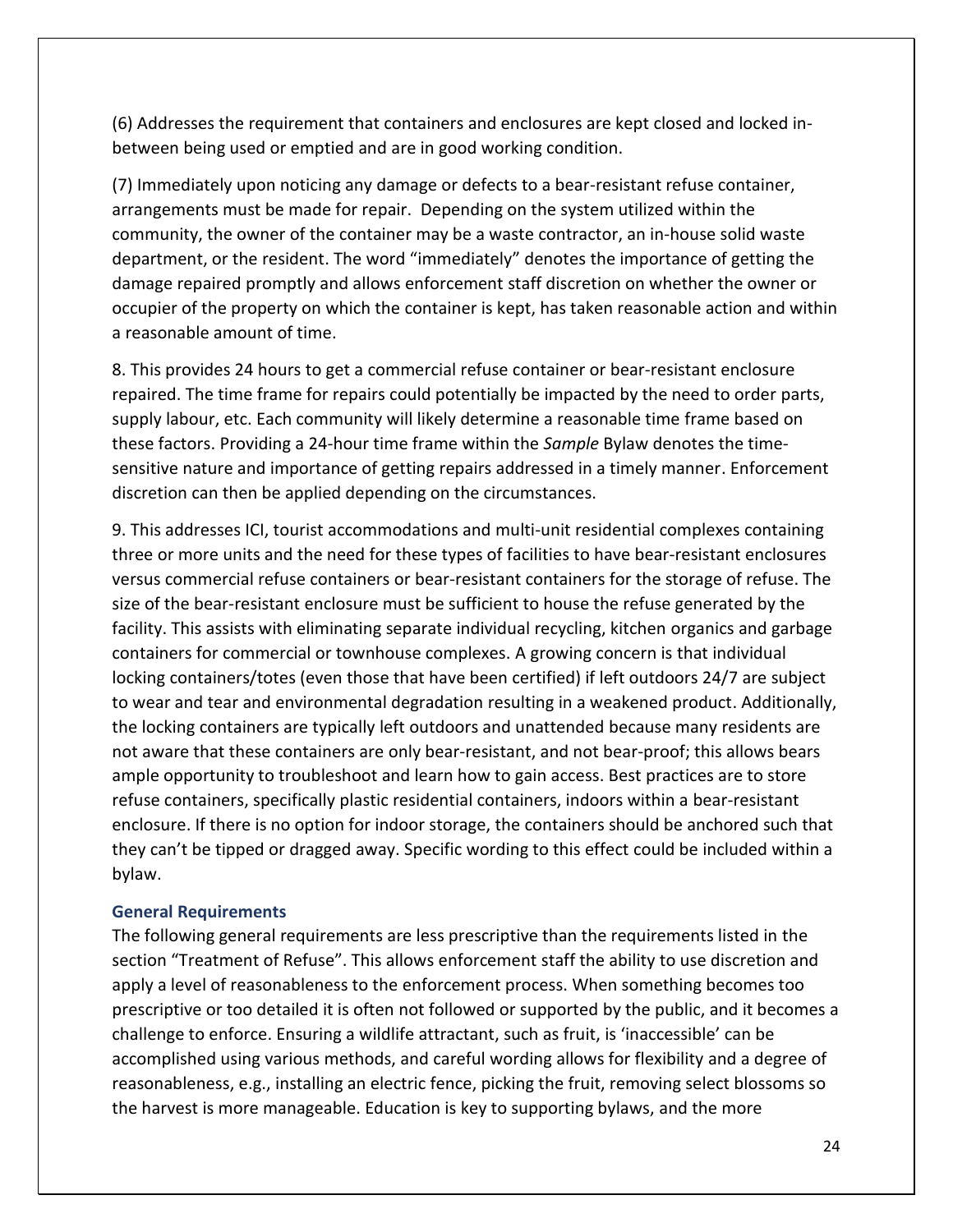information and support the public has increases the likelihood of their success in managing and securing attractants.

Most enforcement staff first seek to gain voluntary compliance through education and awareness measures, giving priority consideration to the immediate impact non-compliance has on public safety, pets, livestock and property; and on the welfare and lives of wildlife involved. If voluntary compliance is not gained, having a comprehensive and well-worded bylaw provides a solid enforcement tool for staff to then gain compliance through enforcement measures such as warnings or tickets/fines.

(10) Addresses the fundamental requirement that a person cannot feed wildlife and cannot feed animals in a way that may attract large carnivores.

(11) A person must ensure that:

(a) fruit or nuts from a tree, bush or shrub are managed and stored in a manner that doesn't attract wildlife. Some bylaws provide a timeline for removing fruit, e.g., fruit must be removed within three days, but this can be difficult for enforcement staff to determine and enforce. An overall requirement to manage the attractant and ensure the attractants are stored in an inaccessible manner assists with enforcement ability and discretion.

(b) any food production is maintained in such a manner as to not attract wildlife and ensure that all food is stored in such a manner as to not attract wildlife. This addresses vegetable gardens, grapevines and any other crop that might be considered an attractant. Again, this provides enforcement staff discretion.

(c) bird feeders are inaccessible and that bird seed, or other wildlife attractant, is not accumulating underneath the feeder.

(d) bird feeding is restricted during specified months. For example, some communities opt to ban bird feeding during bear activity months, typically March-November.

(e) any composting activity and any tools/equipment used for composting, are inaccessible to wildlife.

(f) barbeques and tools used for the barbeque are kept clean and inaccessible to wildlife.

(g) outdoor food storage containers, specifically fridges and freezers, are inaccessible to wildlife. Enforcement staff can apply discretion on what is considered reasonably inaccessible. Since bears are strongly attracted to the contents in freezers and refrigerators, requirements for the indoor storage of these containers may be needed in communities that experience a high number of human-bear interactions.

(h) outdoor storage containers of grease, antifreeze, paint, and petroleum products such that they are all inaccessible to wildlife.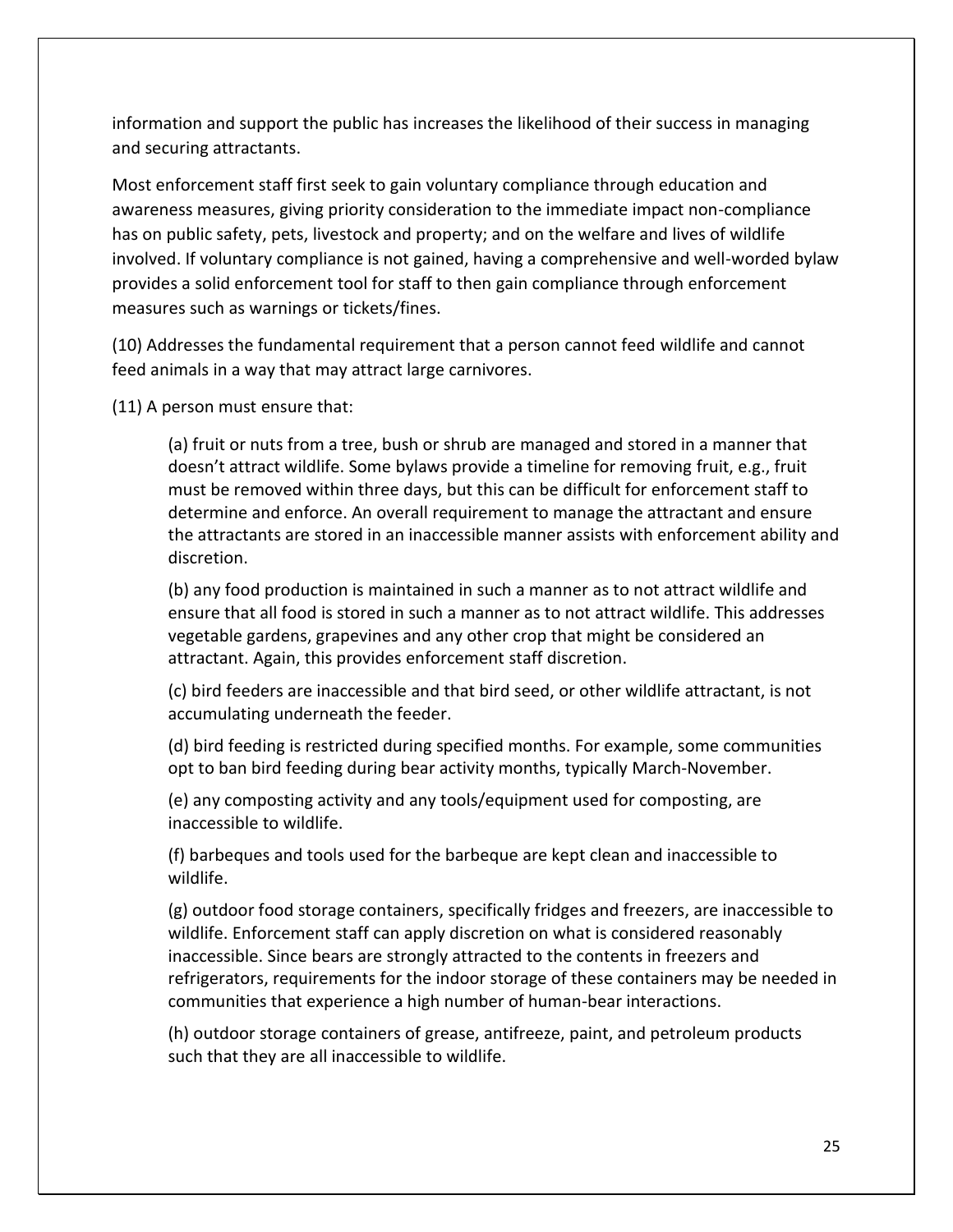(i) bees and beehives do not attract wildlife. If wildlife is being attracted to the bees and beehive(s), e.g., a report or complaint was received related to wildlife on the property where the beehives are kept, the person is potentially non-compliant. This broad requirement provides enforcement staff discretion as to whether the keeping of bees and beehives is contributing to the attracting of wildlife.

(j) in addition to (i), bees and beehives are kept in such a manner that they are reasonably inaccessible to wildlife. Let's look at a situation where a resident has a functional electric fence enclosing their bees and beehives but has situated the beehives next to a tree or fence. Because the beehives are near a climbable structure, allowing a bear the ability to climb the tree or fence and enter the enclosure without receiving a shock from the electric fence, this could be viewed as being kept in such a manner that the bees/beehives are not reasonably inaccessible and are instead, reasonably accessible. This broad requirement provides enforcement staff the ability to apply discretion and a level of fairness and reasonableness as to whether the way the bees are being kept is in fact inaccessible to wildlife incursions.

(k) in addition to (i) and (j), bees and beehives must be enclosed by electric fencing as outlined in Schedule D. This is a more prescriptive and detailed requirement because specific steps must be taken to comply with Schedule D. This option removes subjectivity and requires less discretion from an enforcement standpoint.

Note: sections (i), (j), (k) & (l), (m), (n) may appear to be very similar requirements, but each criteria allows enforcement staff flexibility in determining whether the keeping of bees/beehives and hens is attracting wildlife, whether the bees/beehives or hens/coops/pens are accessible, and whether electric fencing is being effectively used. This offers three separate requirements with three separate ticketable offences providing a broad spectrum of enforcement abilities.

(l) keeping hens must not attract wildlife. For example, if a resident provides kitchen scraps to their hens, scattering the food and not cleaning up any un-consumed portions, then this type of activity could be determined as potentially attracting wildlife. Or in a situation where hens are allowed to roam the yard and forage freely, with the electric fence turned off, potentially attracting wildlife. This broad requirement provides enforcement staff discretion as to whether the keeping or management of the hens is contributing to the attracting of wildlife.

(m) in addition to (l), hens, pens and coops are managed so that they are reasonably inaccessible to wildlife. This broad requirement provides enforcement staff the ability to apply discretion as to whether the way the hens, pens and coops are kept or managed is sufficient to prevent access. An example of an accessible pen or coop is one that is located next to a tree or fence allowing wildlife the opportunity to climb into the enclosure without encountering the electric fence.

(n) in addition to (l) and (m), the coops and pens are enclosed by electric fencing as outlined in Schedule D. Again, this is a more prescriptive and detailed requirement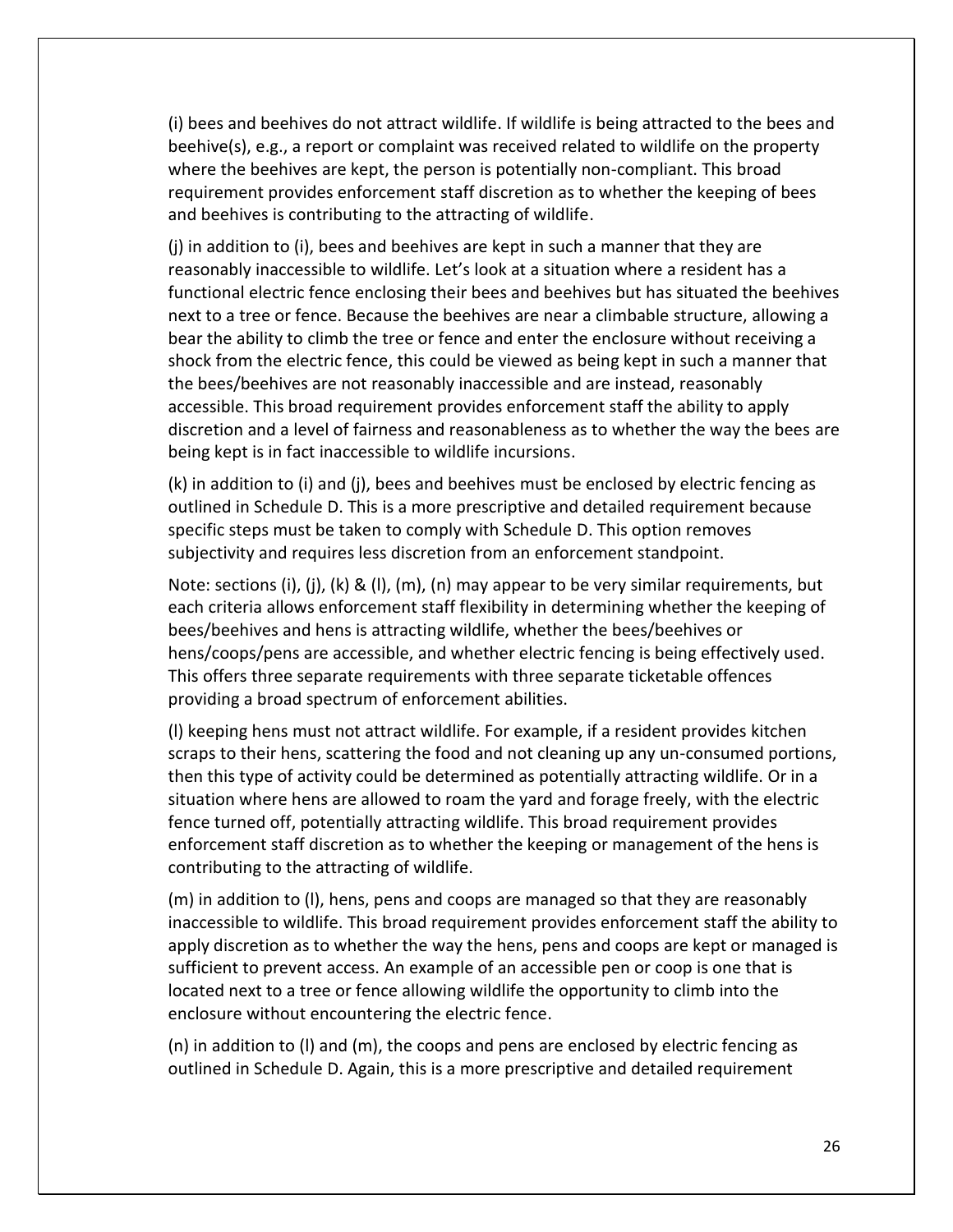because specific steps must be taken to comply with Schedule D. This option removes subjectivity and requires less discretion from an enforcement standpoint.

(o) any animals kept on the property are kept in such a manner to not attract wildlife. As mentioned on pg. 22 (within the interpretation for coop/hens/pen), animals could include livestock, domestic animals, pigeons, fowl, rabbits, etc.

(p) in addition to (o) any animals that are kept on the property are reasonably inaccessible to wildlife. How this is achieved is determined by enforcement staff discretion and could involve requiring that all animals are kept within a bear-resistant enclosure or electric-fenced area.

(q) with the upswing in popularity of home food delivery items left outdoors, such as grocery/food boxes, they must be stored in such a manner that they are inaccessible to wildlife.

(r) with the increase in outdoor recreation and camping, any camping activity and any wildlife attractant generated by camping activity is managed such that it does not attract wildlife.

## <span id="page-27-0"></span>**Entry and Inspection**

The [BC Community Charter](https://www.bclaws.gov.bc.ca/civix/document/id/complete/statreg/03026_00) is an over-arching document that provides comprehensive information on the statutory abilities of municipalities to enforce bylaws. It is the legal framework that outlines what authority local government has in relation to accessing private property, issuing tickets, etc.

12. This section addresses the ability of bylaw enforcement officers to enter onto a private property or enter a private property without prior consent from the owner or occupier as per Section 16 of the BC Community Charter.

Some communities list who can assist a bylaw enforcement officer, e.g., the District of Squamish Wildlife Attractant Bylaw No. 2781, 2020 lists both the Conservation Officer Service and police force while the City of Castlegar Wildlife Attractant Control Bylaw No. 1198 (consolidated) doesn't list any assisting agencies. It is not only beneficial and safer to have additional partners assisting in the overall effort to reduce and secure wildlife attractants, but it also demonstrates the importance of the bylaw and the collaboration required to effect change.

13. Identifies that it is an offence for any person to interfere or obstruct an officer or anyone assisting the officer.

## <span id="page-27-1"></span>**Offence, Penalty & Enforcement**

14. Outlines how an offence is committed in respect to violating any provisions or portions of the bylaw and that if the offense is continuous, that each day of the contravention is considered as a separate offense which could then result in multiple fines.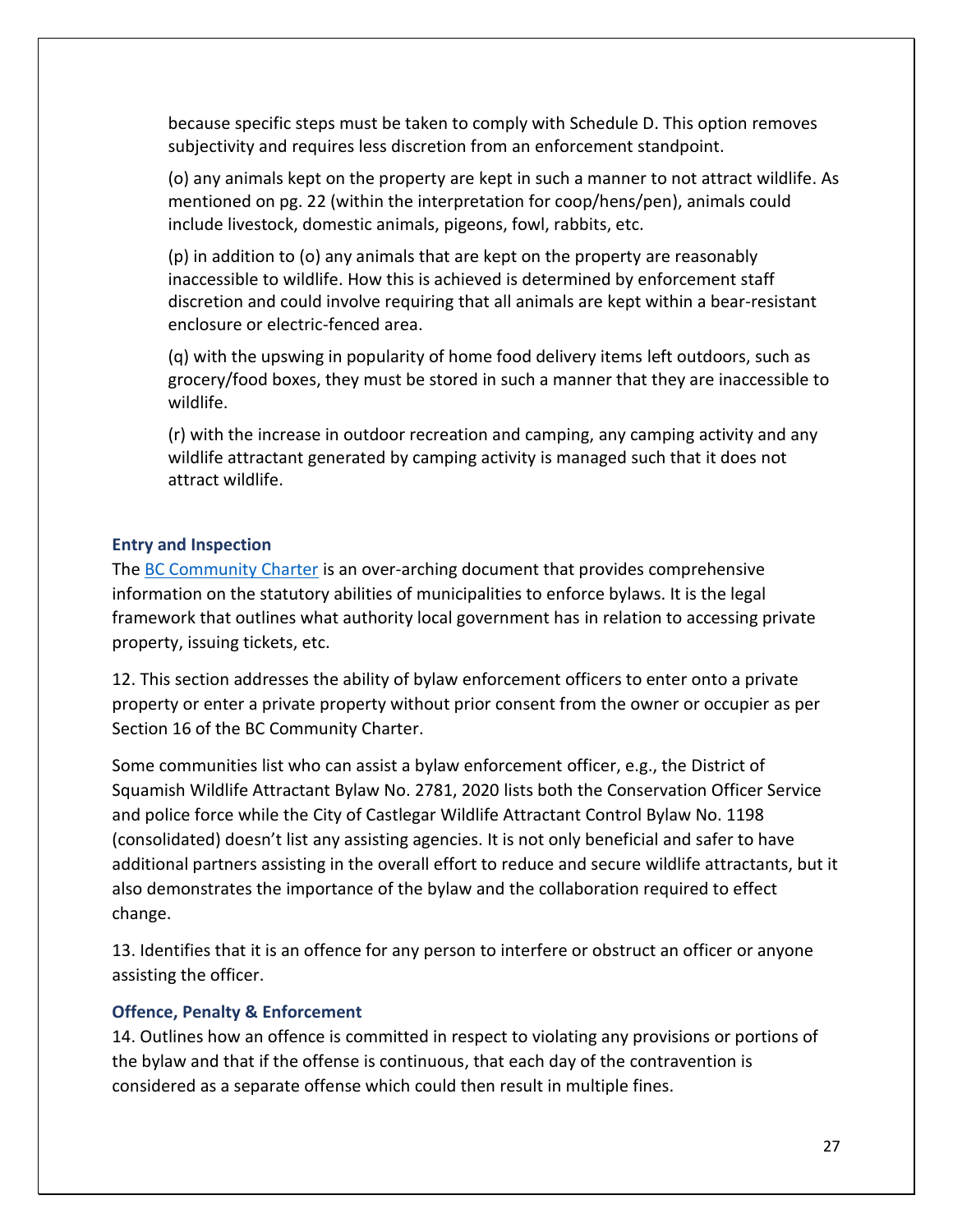15. Addresses the need for immediate or remedial action as directed to do so to reduce the risk of contact or conflict with wildlife. Implies the need for action to fix the problem.

16. If an offender is convicted of an offense, they can be subject to a fine of not less than \$5,000 and no more than \$50,000 as decided by the courts. Including this section provides incentive for people to comply with the bylaw and manage their wildlife attractants and can be used as an educational tool for enforcement staff should they have issues with gaining compliance.

17. The Community Charter outlines the Municipal Ticketing Information System (MTI). Many communities have MTI bylaws that contain contravention and penalty schedules for each of their bylaws. The MTI system allows local governments to enforce minor to medium contraventions of local government bylaws by way of a bylaw ticket. Should an offender not pay the fine or should they dispute the ticket, they may be subject to conviction in a provincial court where the justice determines the fine. This process can be costly for municipalities, i.e., time consumptive and requiring substantial staff resources.

Alternatively, through the Local Government Bylaw Notice Enforcement Act, local government can avoid the provincial court system by using the bylaw notice adjudication system. If a notice of contravention is disputed by an offender, this more cost-effective and streamlined approach employs a neutral, non-judicial adjudicator to oversee the dispute process eliminating the more formal process of going to provincial court. Municipalities utilizing this system will have a Notice of Enforcement (NOE) Bylaw containing the contravention and penalty schedule for each community bylaw (Province of British Columbia, 2021).

In Section 17 of the *Sample* Bylaw, both the MTI and the NOE are included in keeping with the system used by the District of Squamish. It is advised that each community be researched to determine the best location for the designated bylaw contraventions and subsequent fines. For example, Lions Bay has a Bylaw Notice Enforcement Bylaw No. 385, 2006 (consolidated) whereas the City of Coquitlam has a Municipal Ticket Information Bylaw No. 4320, 2012, as does the City of Castlegar.

For the purposes of this *Sample* Bylaw, the contraventions and fines are included within Schedule E, which forms a part of this bylaw. Typically, the fines are contained within the municipality's MTI bylaw or NOE bylaw, whichever the community uses. However, there are some communities that have the fines form a part of the bylaw such as the City of Castlegar's Wildlife Attractant Control Bylaw No. 1198, Appendix 1. This is in addition to their MTI Bylaw.

A consideration with having the bylaw fines form a part of a bylaw is that any adjustments or amendments to the fine amounts need to be made not only to the bylaw itself but also to the bylaw (MTI or NOE) that contains all the community's bylaw contravention and fee schedules.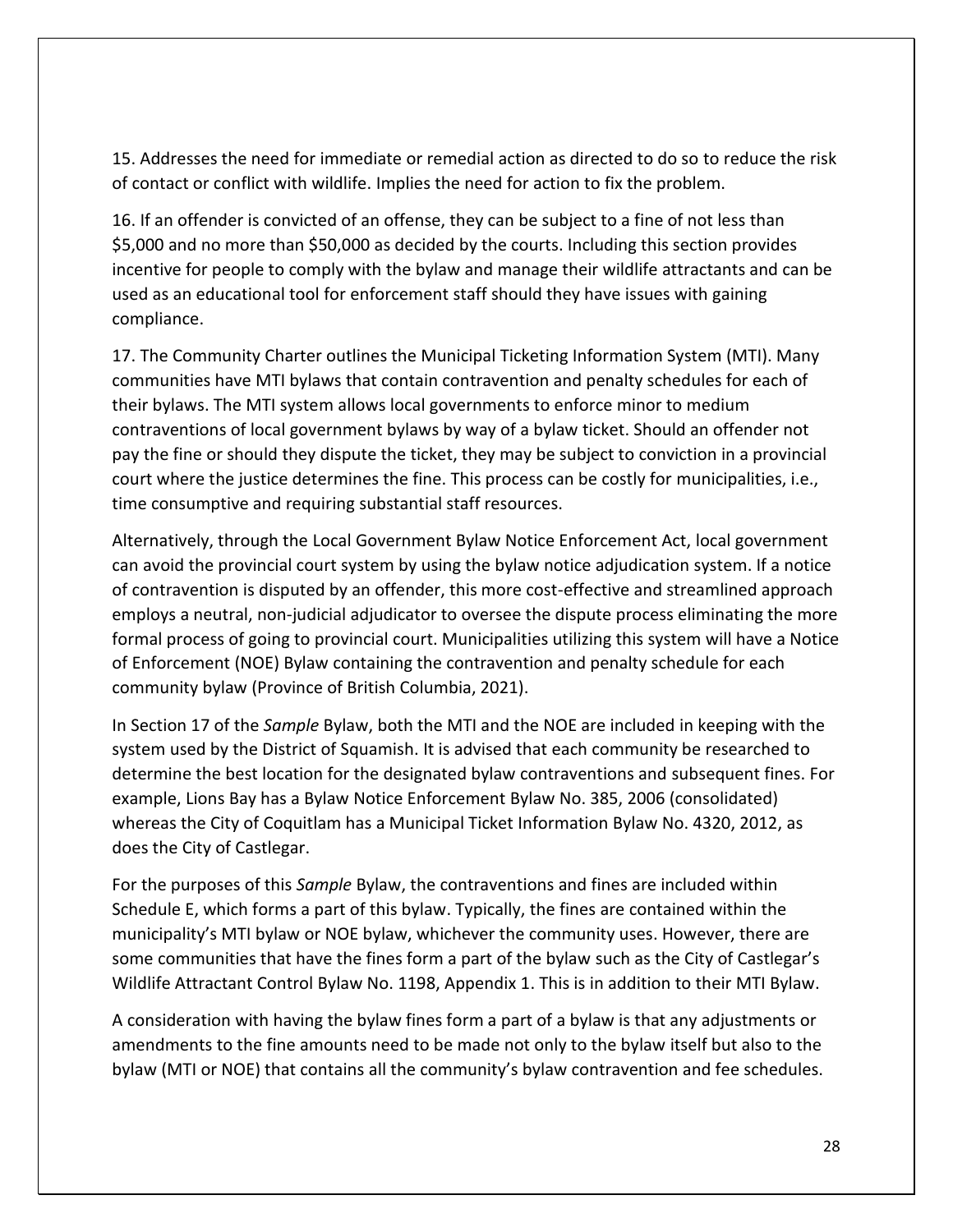To ensure consistency, more than one bylaw requires amending which can have implications for staff resourcing and can oftentimes result in a bylaw being overlooked and not updated.

Please note: Schedule E provides the contraventions and fine schedule. It is possible to include, within the fine schedule, an option for rebates for early payment, penalties for late payment, or increased fines for repeat offenders. Fines may be higher than the amounts listed depending on what would best serve compliance in your community.

## <span id="page-29-0"></span>**Schedules**

18. Schedules contain additional information that support the content of the bylaw. In the Sample Bylaw:

Schedule A contains the criteria for a commercial refuse

Schedules B & C contain the specifications and criteria for a wildlife-resistant enclosure

Schedule D contains criteria for electric fencing

Schedule E is the designated bylaw contraventions and penalties.

## <span id="page-29-1"></span>**Severability**

19. This section provides clarity that if for any reason a provision/section of the bylaw is held to be invalid or flawed by the court, that only the flawed portion is considered severed or defective, and the remaining provisions of the bylaw are not affected. This would require the severed portion of the bylaw to be amended.

## <span id="page-29-2"></span>**Repeal**

20. If this bylaw is replacing an existing bylaw, then the existing bylaw must be repealed and replaced by the new one. If this bylaw is new, then the repeal section can be removed.

## <span id="page-29-3"></span>**Signatures and dates of first three readings and adoption**

The Community Charter and Local Government Act provide the legislative requirements for the bylaw adoption process. Three readings must be given to a bylaw prior to adoption. Some bylaws require additional provincial or other approvals.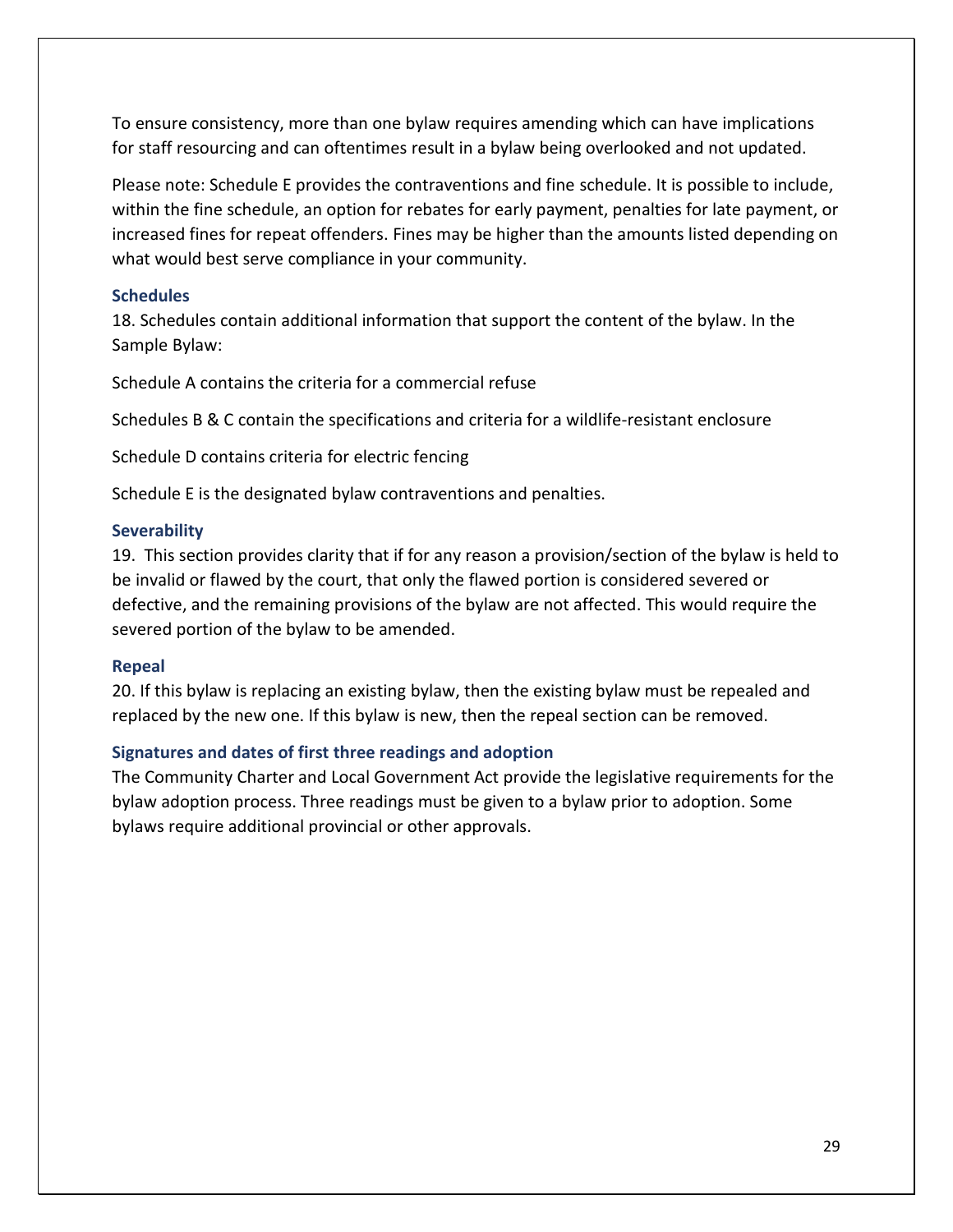## <span id="page-30-0"></span>References

Government of British Columbia, 2021. Bear Smart. Last accessed on November 11, 2021 from: [https://www2.gov.bc.ca/gov/content/environment/plants-animals-ecosystems/wildlife/human-wildlife](https://www2.gov.bc.ca/gov/content/environment/plants-animals-ecosystems/wildlife/human-wildlife-conflict/staying-safe-around-wildlife/bears/bear-smart)[conflict/staying-safe-around-wildlife/bears/bear-smart](https://www2.gov.bc.ca/gov/content/environment/plants-animals-ecosystems/wildlife/human-wildlife-conflict/staying-safe-around-wildlife/bears/bear-smart)

Government of Canada. 2015-01-27. Changes to By-laws. Last accessed on January 27, 2022 from: <https://www.sac-isc.gc.ca/eng/1421864597523/1565371978843>

Interagency Grizzly Bear Committee (IGBC) 2021. Bear-Resistant Products. Last accessed on November 12, 2021 from:<http://igbconline.org/bear-resistant-products/>

Lidstone & Company Law Letter. LGMA 2013 Newsletter (00249841) Bylaw Drafting: Remember the Interpretation Act. Last accessed October 23, 2021 from: [https://lidstone.info/wp](https://lidstone.info/wp-content/uploads/2016/09/2013_news_lgma.pdf)[content/uploads/2016/09/2013\\_news\\_lgma.pdf](https://lidstone.info/wp-content/uploads/2016/09/2013_news_lgma.pdf)

Province of British Columbia, 2021. Local Government Bylaws. Last accessed on October 14, 2021 from: <https://www2.gov.bc.ca/gov/content/governments/local-governments/governance-powers/bylaws>

The Office of the Ombudsperson. BC's Independent Voice for Fairness. BYLAW ENFORCEMENT: BEST PRACTICES GUIDE FOR LOCAL GOVERNMENTS, 2016. Special Report No. 36 MARCH 2016 to the Legislative Assembly of British Columbia. Last accessed November 3, 2021 from: [https://bcombudsperson.ca/assets/media/Special-Report-No-36-Bylaw-Enforcement-Best-Practices-](https://bcombudsperson.ca/assets/media/Special-Report-No-36-Bylaw-Enforcement-Best-Practices-Guide-for-Local-Governments.pdf)[Guide-for-Local-Governments.pdf](https://bcombudsperson.ca/assets/media/Special-Report-No-36-Bylaw-Enforcement-Best-Practices-Guide-for-Local-Governments.pdf)

WildSafeBC 2021. Bear-Resistant Product Testing. Last accessed on November 12, 2021 from: <https://wildsafebc.com/programs/bear-resistant-bin-testing/>

## <span id="page-30-1"></span>References: Community Bylaws

Boulder, Colorado 2021. Municipal Code 2017 Ordinance No. 8161. Last accessed on October 7 from [https://library.municode.com/co/boulder/ordinances/municipal\\_code?nodeId=814085](https://library.municode.com/co/boulder/ordinances/municipal_code?nodeId=814085)

City of Castlegar, 2021. City of Castlegar Wildlife Attractant and Control Bylaw No.1198. Last accessed on October 8 from<https://www.castlegar.ca/dmsdocument/2164>

City of Fernie, 2013. Bylaws and Policies. THE CORPORATION OF THE CITY OF FERNIE CONSOLIDATED WASTE REGULATION BYLAW, BYLAW No. 1845. Last accessed on October 14 from <https://fernie.civicweb.net/document/49918>

City of Kamloops, 2021. Common Bylaws. Solid Waste and Recyclables Bylaw No. 40-67, 2021. Last accessed on October 7 from <https://www.kamloops.ca/safety-bylaws/bylaw-services/common-bylaws>

City of Port Alberni, 2021. Solid Waste Collection and Disposal Bylaw No. 5031, 2021. Last accessed on October 14 from

https://www.portalberni.ca/sites/default/files/bylaws/5030 Solid\_Waste\_Collection\_and\_Disposal.pdf